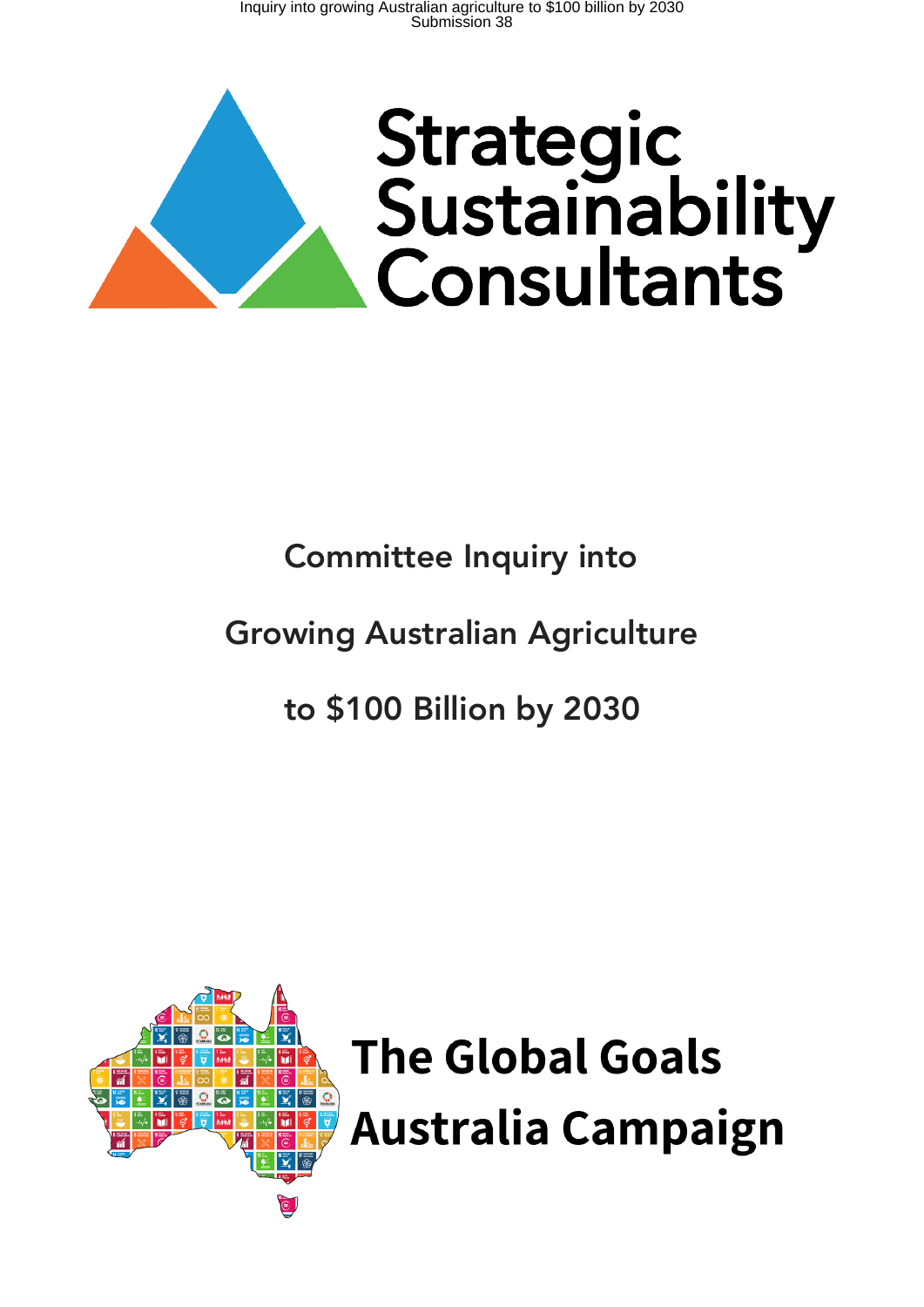

**The Global Goals** Australia Campaign

Caterina Sullivan Chief Executive Officer Strategic Sustainability Consultants PO Box 6157 O'Connor ACT 2602

14 October, 2019

Standing Committee on Agriculture and Water Resources PO Box 6021 Parliament House Canberra ACT 2600

To the Committee,

Thank you for giving us the opportunity to provide you with our recommendations on growing Australia's agricultural sector to \$100 billion by 2030.

One of the key aspects of sound agricultural policy, as with any policy, is sustainability. This includes economic, social and environmental sustainability. In 2015, 193 United Nations member states signed up to the 17 Global Goals for Sustainable Development, an agenda which has the ambitious aim to end poverty, fight inequality and fix climate change by 2030. These 17 goals are accompanied by 169 targets and 232 measurable indicators and provide a guiding framework for development in every country around the world over the coming ten years. As one of the signatories of this agenda, it is important that we fulfil our international commitment. It is also in the best interest of Australia's economy, society and environment that we do so.

In my role as Chief Executive Officer of the Global Goals Australia Campaign, I have previously met with members of the House of Representatives Standing Committee on Agriculture and Water to discuss these goals, also known as the 2030 Agenda for Sustainable Development, and the benefits of their adoption in Australia.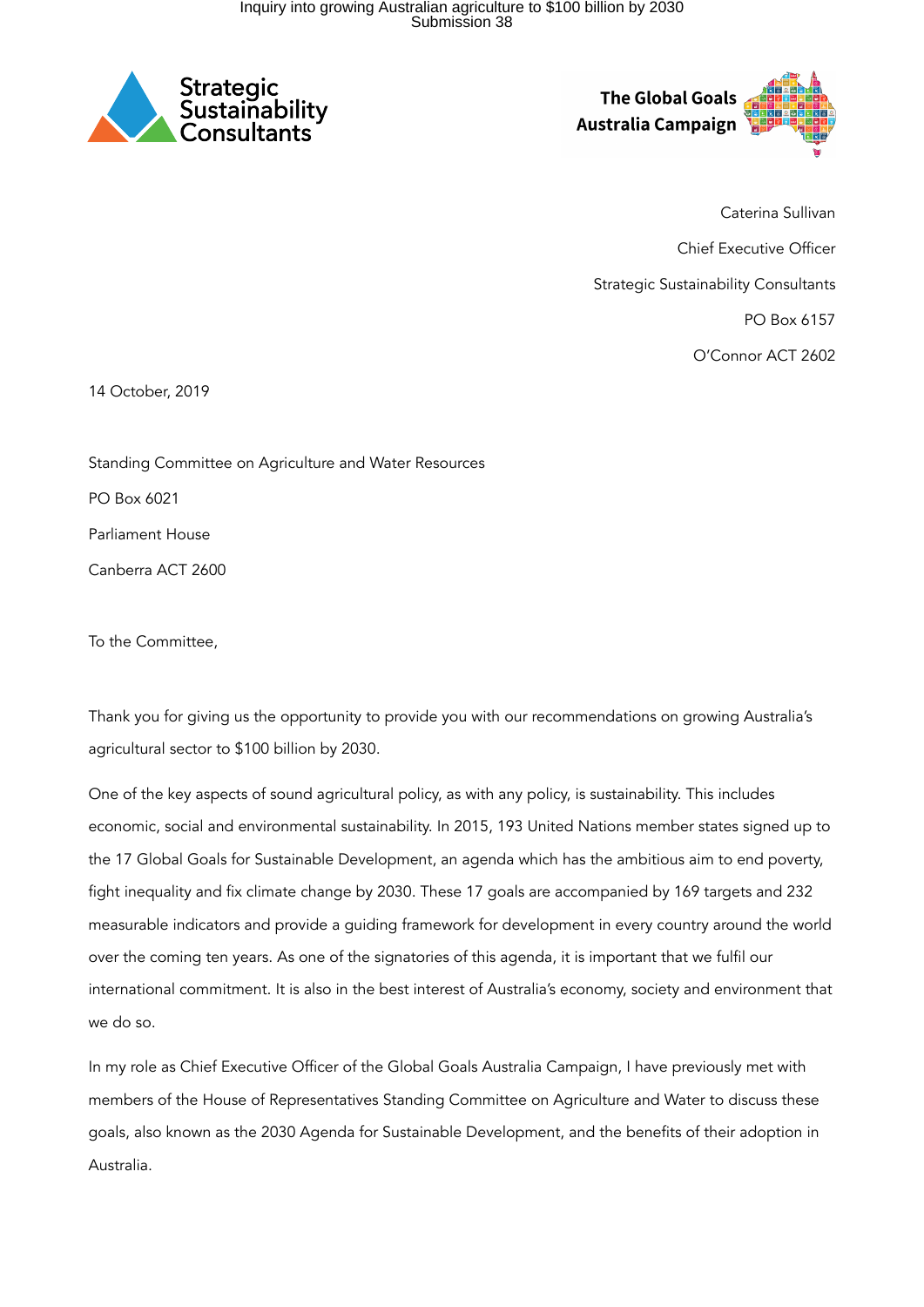



It is fantastic that Australia has made such an impressive commitment to growing agriculture in this country. A thriving agricultural sector offers promise for further economic, social and environmental growth and development.

In the following pages of this submission, I will be demonstrating the benefits of aligning the commitment to grow the primary production sector to \$100 billion by 2030 with the 17 Global Goals for Sustainable Development and their 169 associated targets as measured by the 232 indicators to ensure every aspect of economic, social and environmental policy is considered. This will allow Australia to make our most efficient investments into the sector and ensure no one will be left behind in the adoption of new policies. It will also mean that this growth can be sustained into the future as the global population grows and natural resources become more scarce.

What we have provided in this submission is an elementary outline of the sustainability measures required for sustainable development of the agricultural sector in Australia. We are able to provide a more complex and in-depth analysis of these sustainability policies should they be required by the committee or the Department of Agriculture.

On behalf of Strategic Sustainability Consultants and the Global Goals Australia Campaign, I would like to take this opportunity to thank Senator the Hon Bridget McKenzie for referring this matter to the committee and to thank the committee in advance for their commitment to investigating this further. I hope our submission provides further insight into the sustainability of Australia's agricultural sector. Should you have any questions, please do not hesitate to contact me or a member of our team.

Yours in sustainability,

Caterina Sullivan Chief Executive Officer Strategic Sustainability Consultants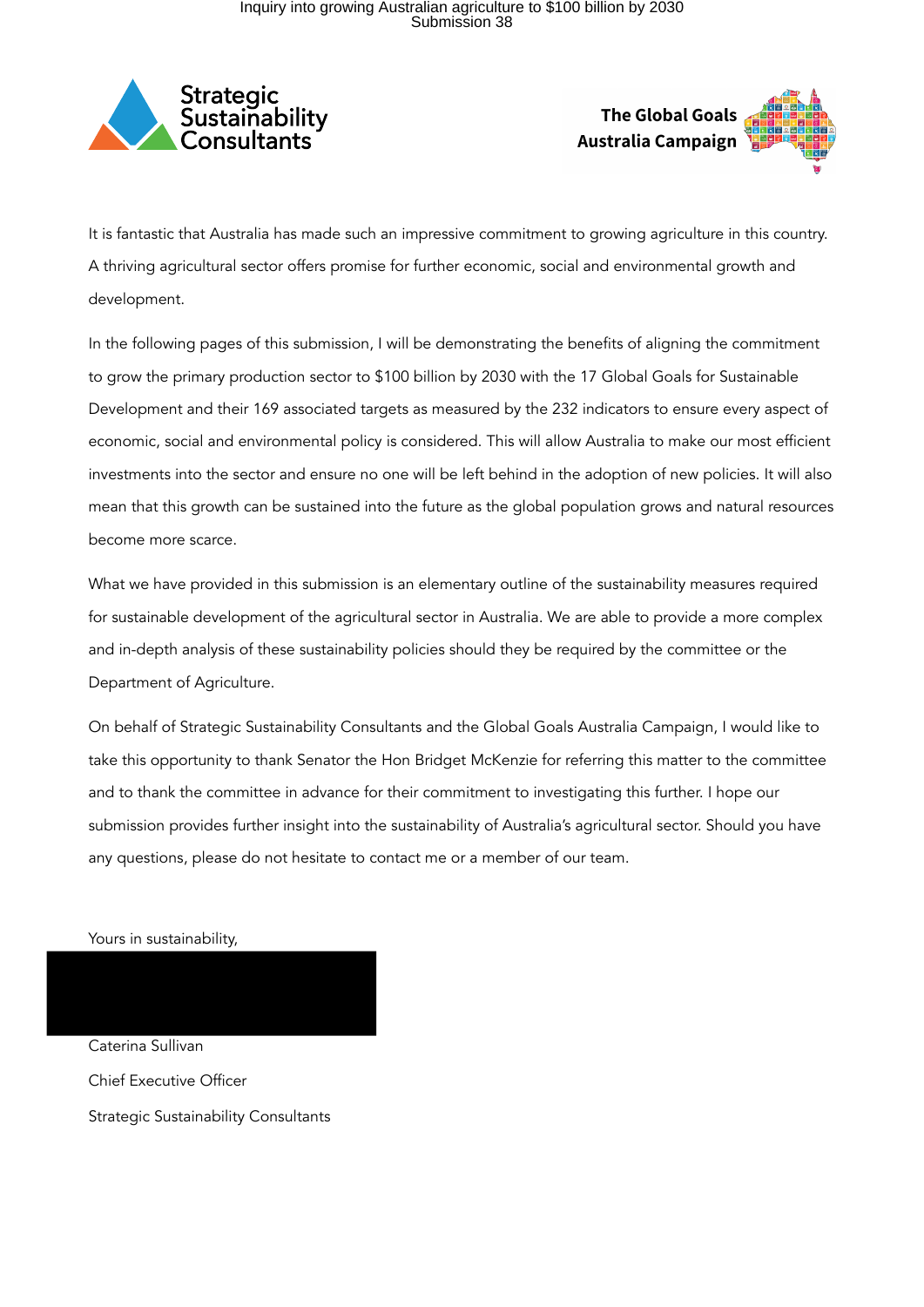

### About Strategic Sustainability Consultants:

Strategic Sustainability Consultants is an Australian-based consultancy assisting corporates, SMEs, government departments and not-for-profit organisations in becoming more economically, socially and environmentally sustainable organisations. We work closely with the Global Goals Australia Campaign, using the United Nations' 17 Global Goals for Sustainable Development as a framework for organisations to make a commitment to sustainability, set targets for economic, social and environmental sustainable development, report on these targets and communicate them effectively to relevant stakeholders.

Strategic Sustainability Consultants is well-qualified to assist any organisation, whether it be forprofit, not-for-profit or governmental organisations, in the implementation of any of these recommendations outlined in this submission as part of our consulting services.

#### About Global Goals Australia:

Global Goals Australia is a registered not-for-profit working to promote and assist in the achievement of the United Nations' 17 Global Goals for Sustainable Development and their associated 169 targets as measured against the 232 indicators. The Global Goals Australia Campaign has a proud history of working collaboratively with a number of politicians at a federal, state and local level across the country from all major parties as well as a number of minor parties and independents.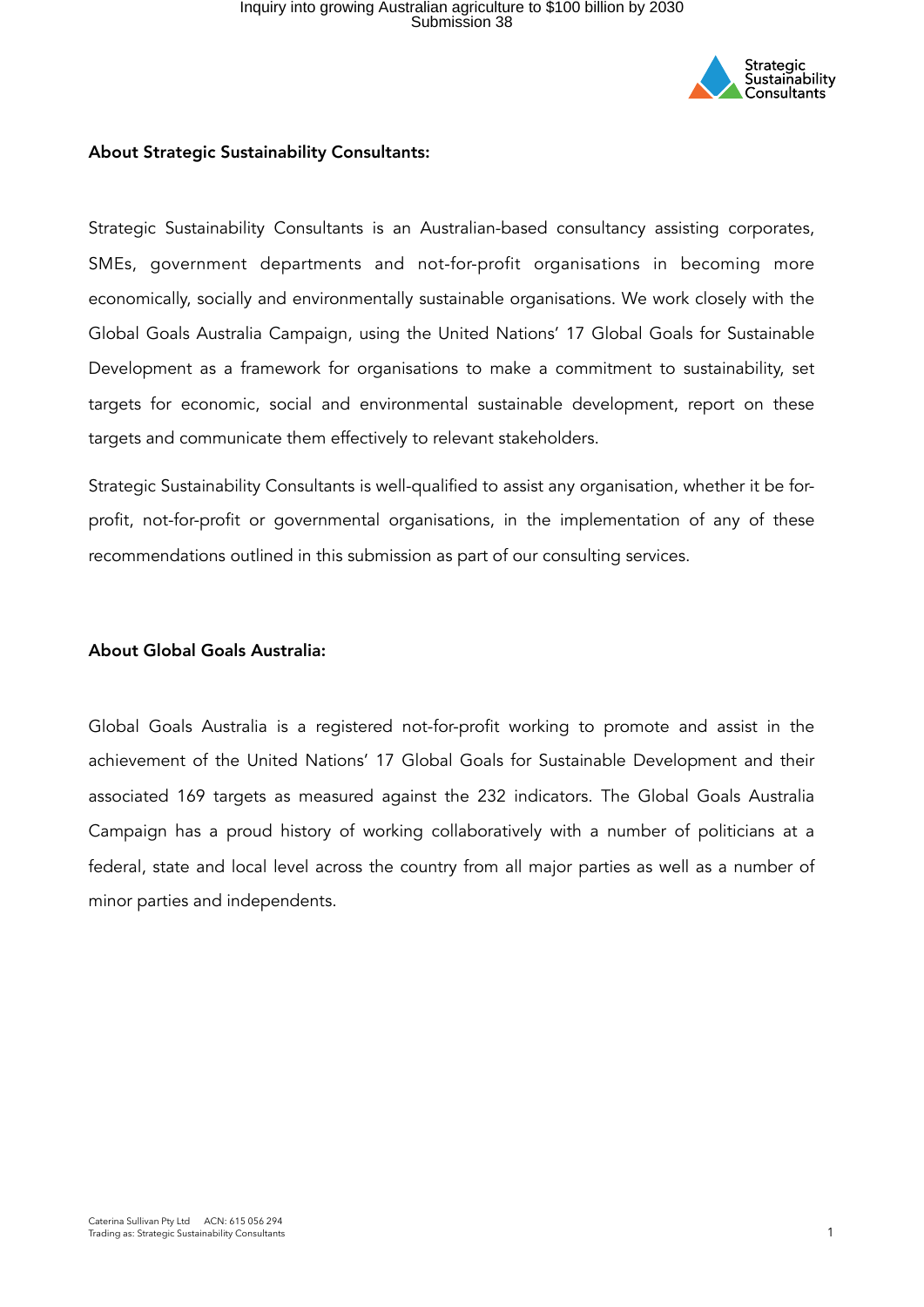

#### Summary:

The achievement of a combined \$100 billion value of production by 2030 in the primary production sector in Australia requires a holistic approach through sound and sustainable economic, social and environmental policy. The most effective strategy to achieve this is by aligning this impressive commitment to the United Nations' 17 Global Goals for Sustainable Development and their associated 169 targets. This can be further supported by the 232 measurable indicators. While this commitment to growing the agricultural sector is primarily an objective focused on economic growth, it requires innovative social and environmental policies.

This submission outlines such policies in relation to poverty eradication, hunger eradication, the promotion of physical and mental health and well-being, the provision of quality education, gender equality, the sustainable management of water resources, the sustainable management of energy, investment in infrastructure, industry and innovation, inequality reduction, the creation of sustainable human settlements, responsible consumption and production patterns, climate change, the sustainability of marine and terrestrial ecosystems, peace and justice, the creation of strong institutions and the effective implementation of partnerships.

Sustainability is a focus of our submission as growth is only meaningful if it can be sustained into the future on an economic, social and environmental scale.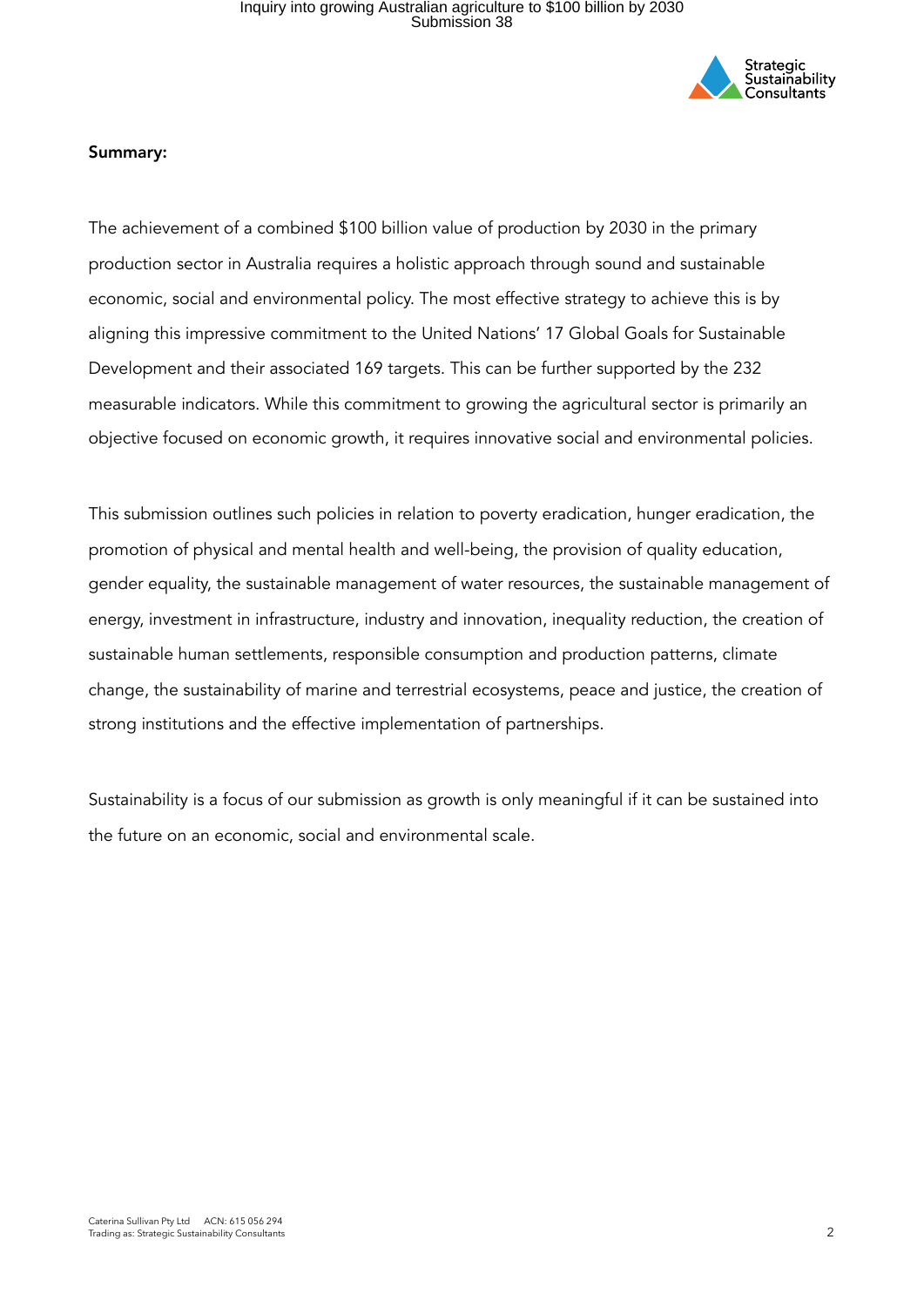

### Goal 1: End poverty in all its forms everywhere

When speaking about growing the agricultural industry, it is vital to ensure our farmers are not living in farm poverty or any other type of relative poverty. This can be done by ensuring farmers across Australia have equal rights to economic resources as well as access to basic services, natural resources, appropriate new technology and financial services. Access to new technology is key in agriculture to ensure that many of the processes in the primary production sectors can be automated and streamlined to increase productivity. The development of basic services is also vital to the sustainability of agricultural growth in Australia to make the regional areas of Australia more liveable with better access to education, health and transport. It is also important to ensure our government implements sound social protection systems for farmers and those living in remote and regional communities.

An ongoing cause of concern for farmers across Australia is the threat of natural disasters such as drought and bushfires. To ensure farmers are not facing economic or social problems due to these natural disasters, it is important to implement policies to mitigate such climate-related extreme events (please see Goals 2, 6, 7, 9, 11, 12, 13, 14 and 15). It is also vital that we strengthen our disaster risk reduction policies to ensure the impact of any disaster - whether it be economic, social or environmental - is minimised. These policies must be adopted at a federal, state, territory and local level of government.

A final aspect of Goal 1 is to look at those living in extreme poverty in other countries and work with governments of our neighbours to increase Australian agricultural exports to these countries to assist in the eradication of extreme poverty (as outlined in Target 1.1) through the exporting of food.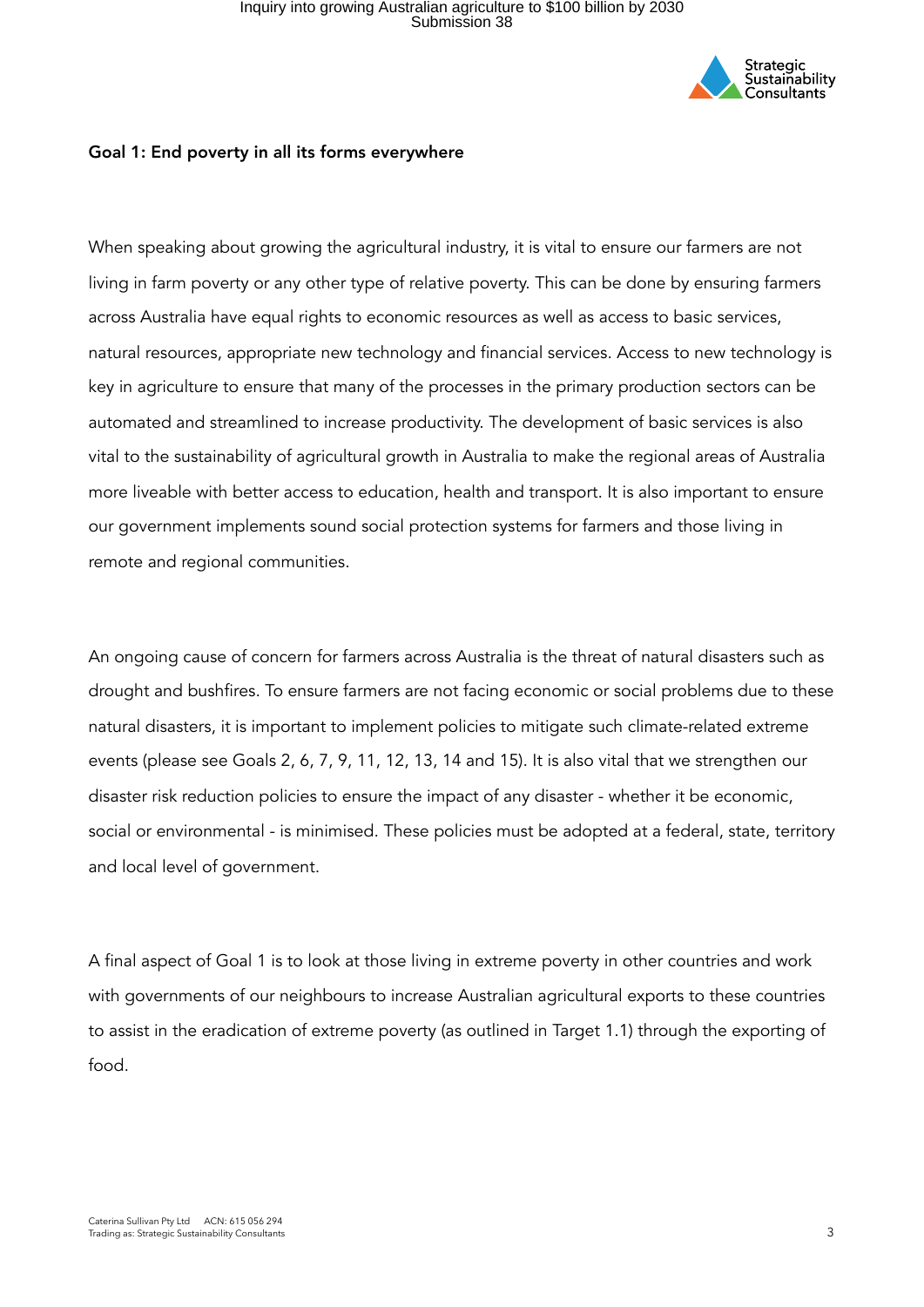

### Goal 2: End hunger, achieve food security and improved nutrition and promote sustainable agriculture

Arguably the most directly-relating goal to agriculture out of the 17 goals, Goal 2 aims to achieve a number of outcomes through its targets.

Firstly, Targets 2.3 and 2.4 require direct outcomes for the primary production sectors.

Target 2.3 states we must double the agricultural productivity and incomes of small-scale food producers, in particular women, indigenous peoples, family farmers, pastoralists and fishers, including through secure and equal access to land, other productive resources and inputs, knowledge, financial services, markets and opportunities for value addition and non-farm employment.

This can be measured through its two indicators: 2.3.1: volume of production per labour unit by classes of farming / pastoral / forestry enterprise size; and 2.3.2: average income of small-scale food producers, by sex and indigenous status.

In this target, it is important to note the focus on women and indigenous peoples. In order to empower these demographics in the agricultural sectors, we must provide equal access for educational opportunities and access to financial services, as stated in Goal 1.

Target 2.4 aims to ensure sustainable food production systems and implement resilient agricultural practices that increase productivity and production, that help maintain ecosystems, that strengthen capacity for adaptation to climate change, extreme weather, drought, flooding and other disasters and that progressively improve land and soil quality.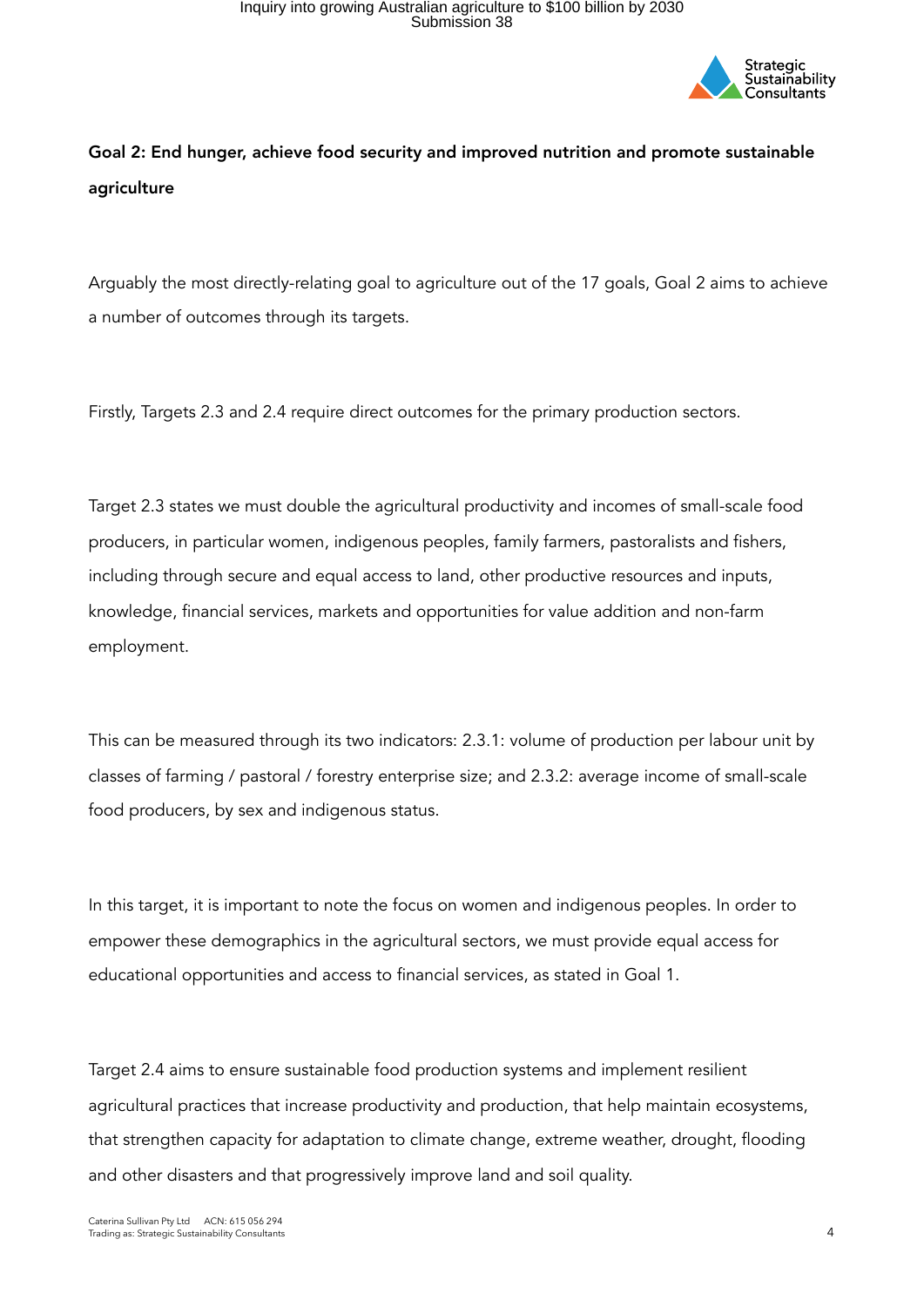

This can be measured through its only indicator 2.4.1: proportion of agricultural area under productive and sustainable agriculture.

In order to effectively measure Indicator 2.4.1, it is necessary for there to be a concise definition of sustainable agriculture as set out by the Department of Agriculture in collaboration with peak industry bodies. There also needs to be an achievable Australia-wide rating system for farms, which is aligned with the 17 Global Goals for Sustainable Development and their 169 targets. To encourage engagement in these practices, it is recommended to investigate what subsidies or tax incentives the government could provide to all agricultural businesses, especially small-tomedium-sized enterprises (SMEs), for their participation in sustainable agricultural practices.

For a leading example of a sustainable farm, we recommend the committee look into the structure of Sundrop Farms in South Australia. Sundrop Farms utilise sustainable farming solutions such as greenhouses, solar towers and desalination plants in order to create an economically, socially and environmental sustainable and viable business, which exports to Coles Supermakets.

Aside from these main two targets, we must also focus on ensuring we maintain the genetic diversity of seeds, cultivated plants and farmed and domesticated animals and their related wild species. This includes lowering or eliminating the number of animals at the 'at risk' or 'unknown risk' level of extinction classification.

Economically, we must take steps to ensuring the proper functioning of food commodity markets and their derivatives. We must also help limit extreme food price volatility through the facilitation of timely access to market information, including on food reserves.

As stated in Goal 1, our exports are vitally important to helping developing countries. Goal 2 focuses on the ending of world hunger and elimination of malnutrition. We must ensure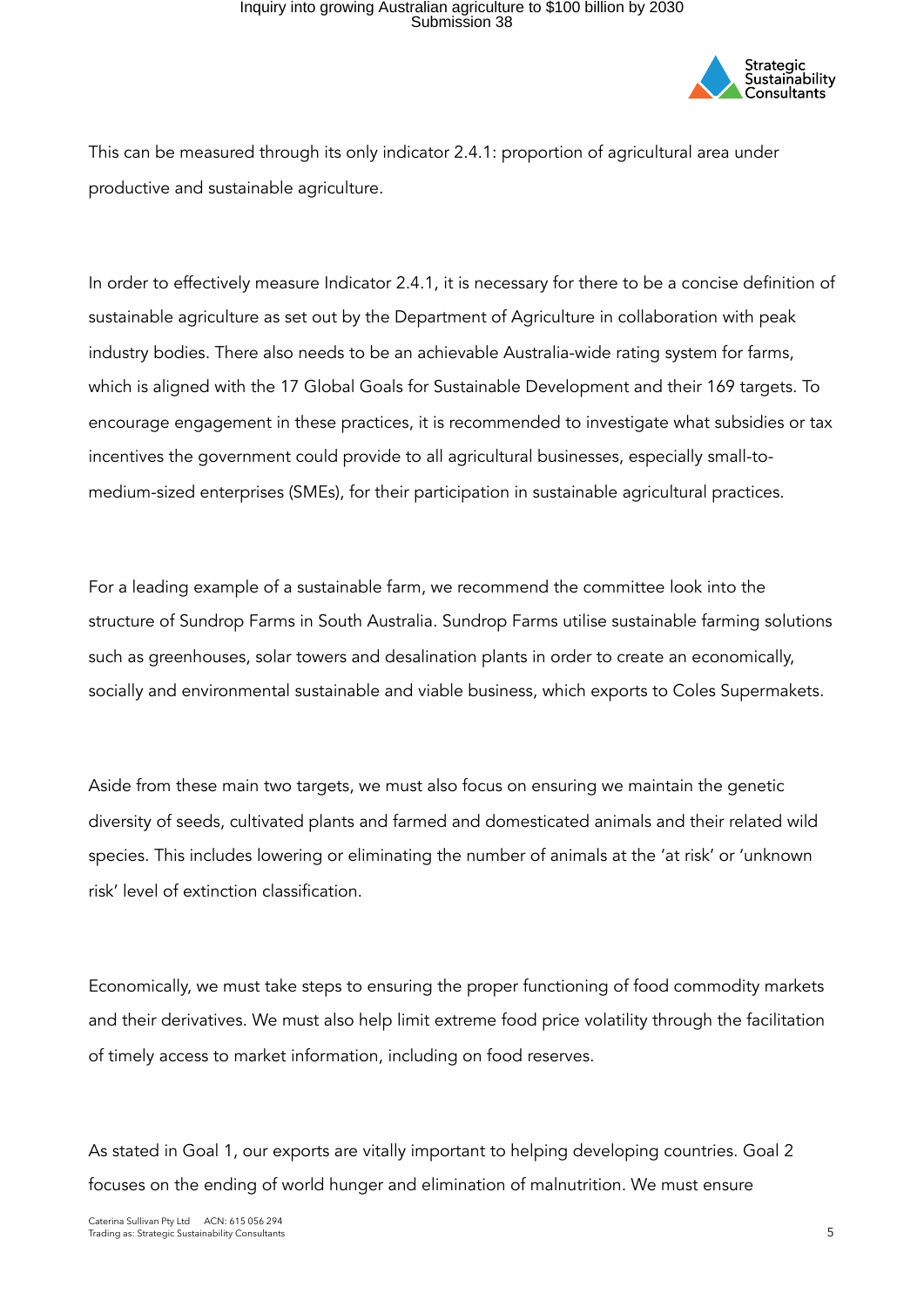

implementation of the Doha Development Agenda, especially when we look at agricultural trade restrictions, to ensure we are not leaving least developed countries behind when it comes to our economic, social and environmental development global agenda.

### Goal 3: Ensure healthy lives and promote well-being for all at all ages

In order to sustainably grow the agricultural sector in Australia, we need to ensure the physical and mental health and well-being of our farmers across the country. Mental health especially is a huge concern with male farmers in Australia dying from suicide at around twice the rate of males who are not engaged in agriculture. It is also important to have sound policy surrounding substance abuse which often is coupled hand in hand with mental health.

There also must be a focus on physical health as farmers are often exposed to different and, in some cases, more extreme physical threats than their urban counterparts. This includes machinery and hazardous chemicals. With farmers being exposed to high rates of stress and the possibility of mental health concerns as well as dangers and threats to their physical health in their farming environment, it is vital to invest in the physical and mental health and well-being of our farmers to ensure sustainability of economic agricultural growth.

Additionally, the contribution made from the growth of the agriculture sector back into the achievement of the Global Goals cannot be ignored in the discussion of Goal 3. By growing the agricultural industry and increasing our global exports, we will be able to provide food for those living in other countries and assist in the achievement of targets such as lowering maternal mortality and ending preventable deaths of newborns and children under 5 years of age.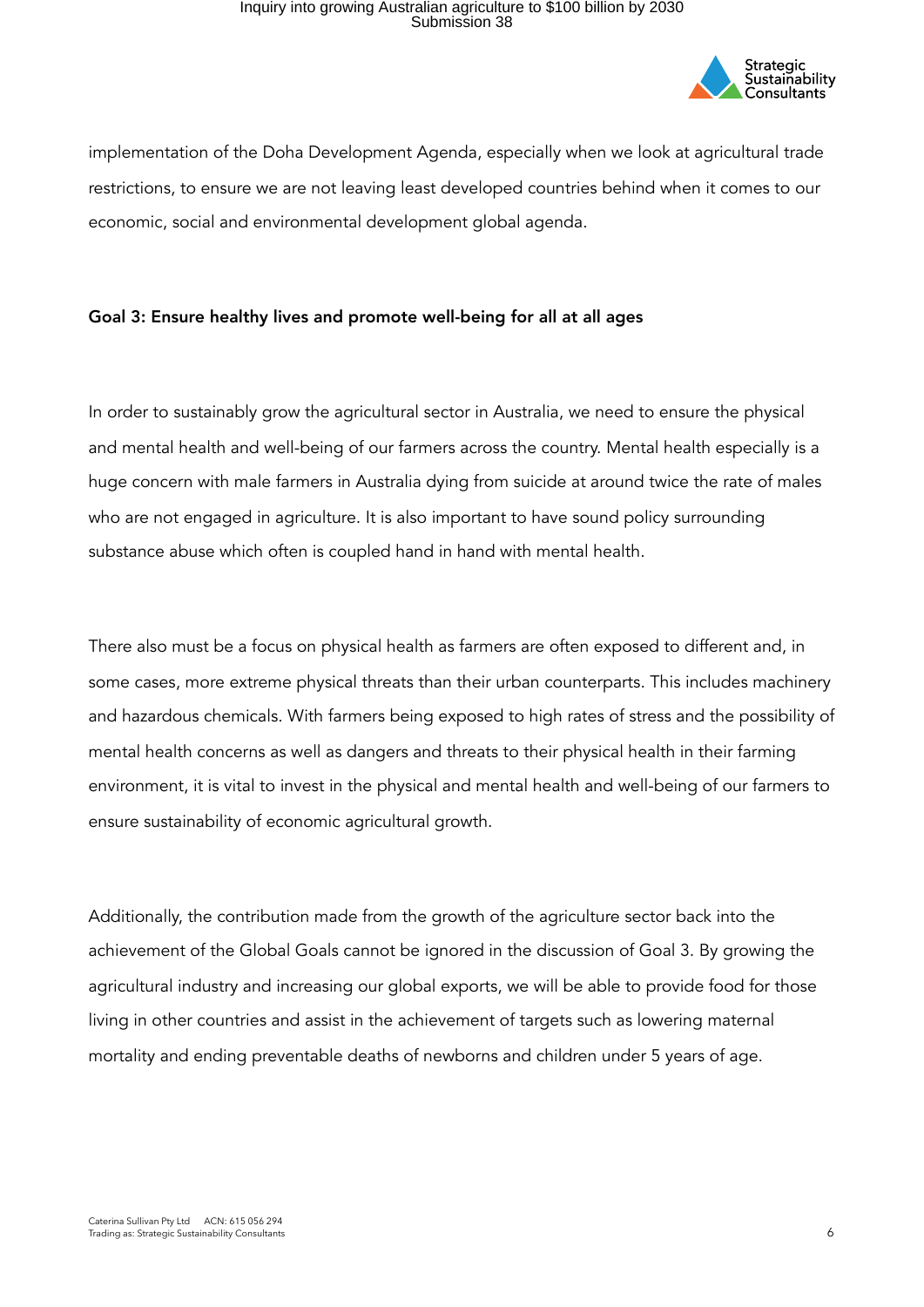

### Goal 4: Ensure inclusive and equitable quality education and promote lifelong learning opportunities for all

Many have argued that Goal 4 is the centrepiece of the 2030 Agenda for Sustainable Development as an education on sustainable development is necessary to ensure the next generation of young professionals are also adhering to sustainable practices for the future of our economy, our society and our planet.

Agriculture and sustainable agriculture are two subjects which should be taught in schools across the country, even just as a minor part of the curriculum, in order to arm the next generation with the knowledge for sustainable agricultural practices and to ensure young people are engaged in the understanding of their food production. Many schools are currently doing this and engaging in initiatives such as the Stephanie Alexander Kitchen Garden Foundation. There is also the \$10 million investment by the 2019 Morrison Government into the election commitment to Showcase Agriculture: Our Heritage. Our Future.

It is important to note that these subjects need to be taught through an analytical lens through the implementation of inquiry-based learning. No aspect of sustainability can be achieved if we do not work on economic, social and environmental sustainability simultaneously. This is vital to understand when it comes to education around sustainable agriculture.

Vocational training for sustainable agriculture is also necessary to see the growth of the agricultural sector to \$100 billion by 2030. As stated in the previous paragraph, these training centres also need to ensure that they are taking a holistic approach to sustainability on an agricultural level and are looking at economic, social and environmental sustainability when it comes to farming and agricultural growth.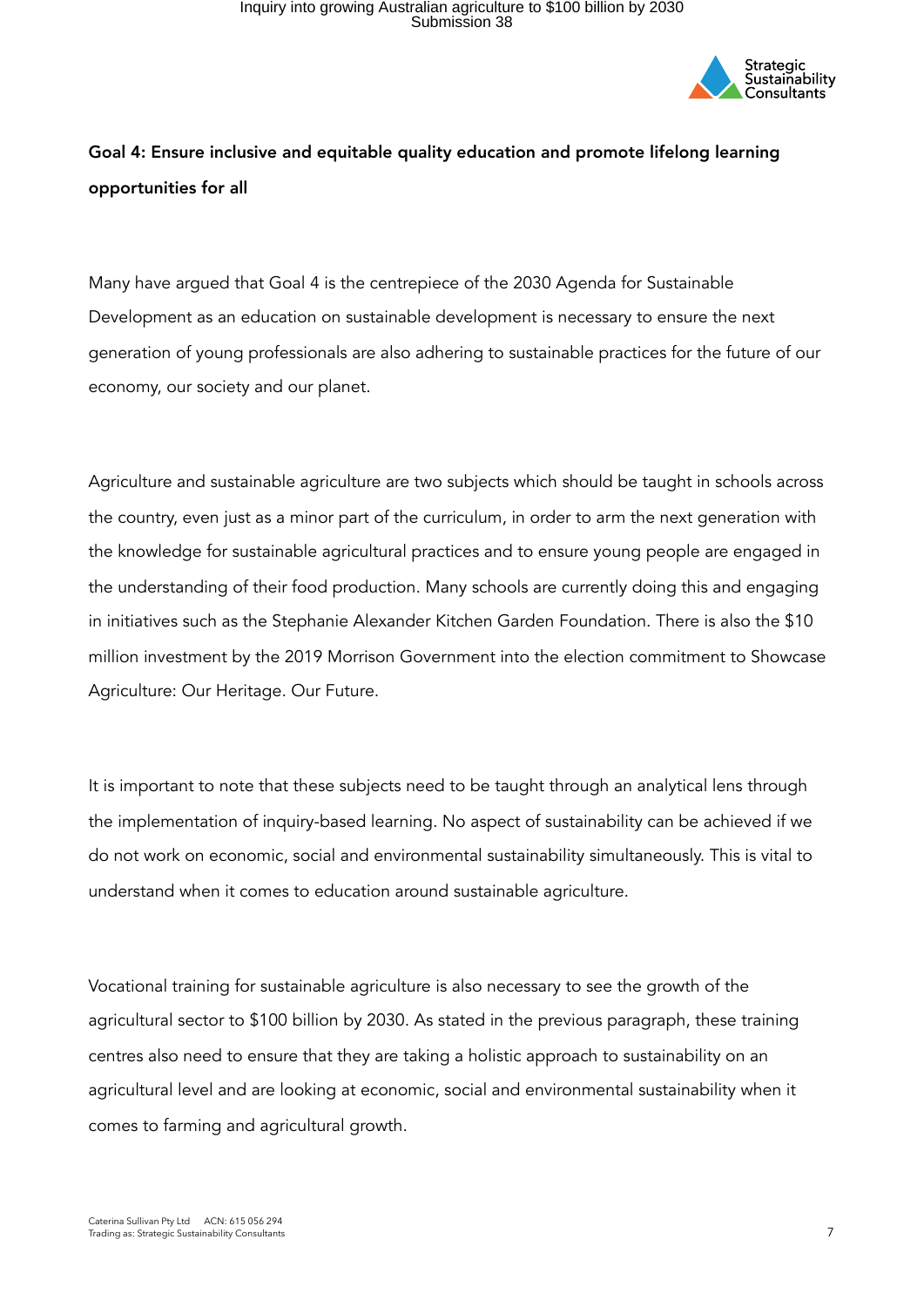

All types of educational institutions need to be further expanded in regional and remote Australia. This includes pre-primary, primary, secondary and tertiary and vocational education and training centres. These institutions need to be child, disability and gender sensitive and inclusive and effective learning environments.

### Goal 5: Achieve gender equality and empower all women and girls

As stated in Target 2.3, it is important to support our female farmers in Australia and ensure they have equal access to economic and social services as well as land ownership and natural resources as their male counterparts.

An effective method for the empowerment of female farmers is through the use of enabling technology which will allow processes to become more streamlined and more efficient, as discussed in Goal 1.

It is also important to value the domestic work of male farmers' wives and female partners in the recognition of unpaid care and domestic work through the provision of public services, infrastructure and social protection policies.

### Goal 6: Ensure availability and sustainable management of water and sanitation for all

Drought is a major concern for farmers across Australia. Recently, we have seen arguably the worst drought on record, comparable only to the Federation Drought at the turn of the 20th Century. Sustainable management of water resources is crucial to the growth and development of Australia's primary production sector. In a recent interview, Strategic Sustainability Consultants CEO Caterina Sullivan had the pleasure of discussing water management by the Goulburn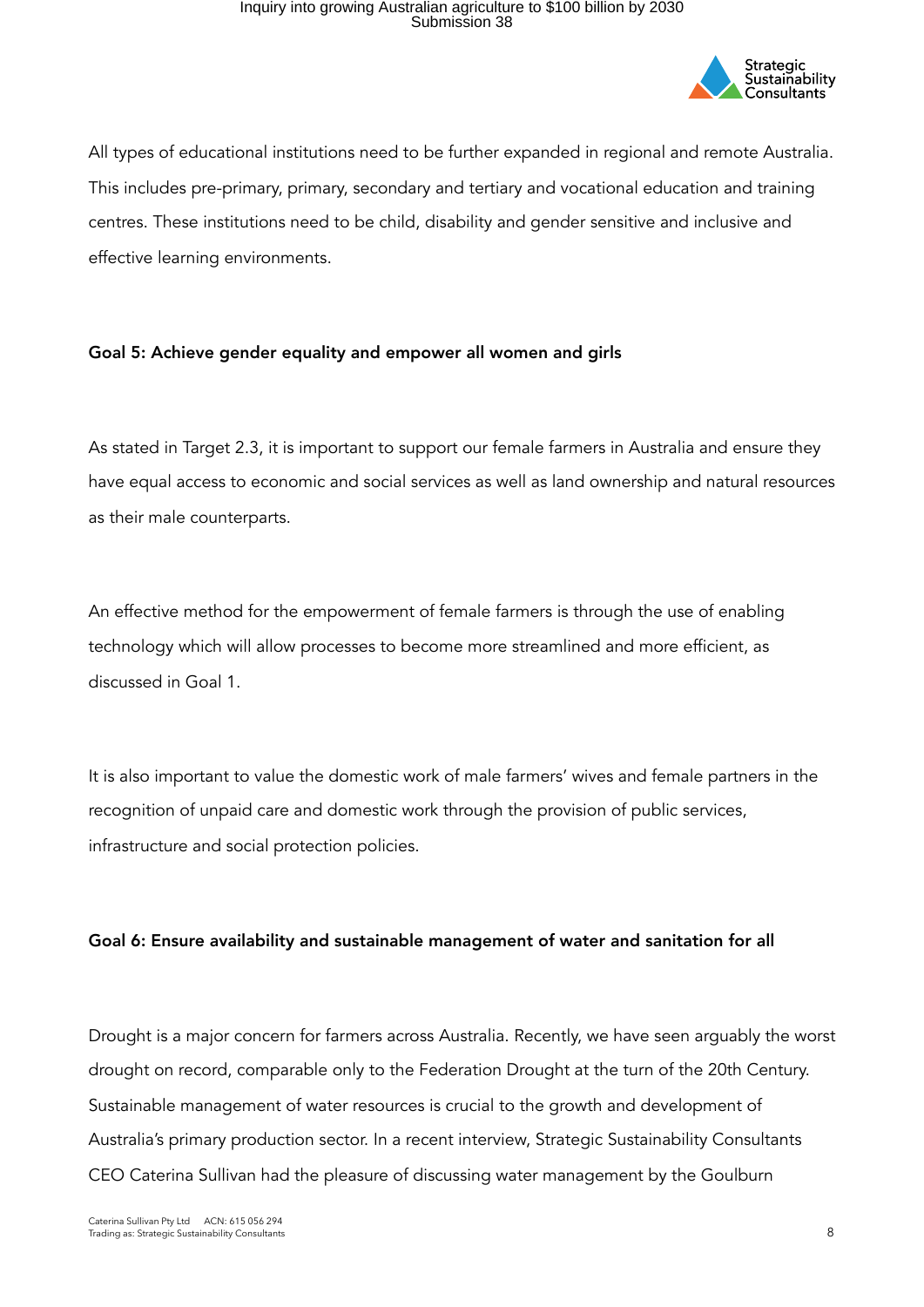

Mulwaree Council with the Mayor Bob Kirk. As Mayor Kirk stated during the interview, it is important that we spend money now to prevent economic issues brought about as a result of drought than to be continually investing in drought relief into the future. The Goulburn Mulwaree Council would be an excellent case study for this. Here, it is important to note that the participation of local governments in the sound management of water resources is crucial to the sustainable development of the agricultural sector and its growth to \$100 billion by 2030.

Water efficiency is crucial to the sustainability of the agricultural sector. This can be done by engaging in sustainable agricultural practices, as highlighted in Goal 2. This participation could be subsidised by the government or participating farms could receive tax incentives.

Another area of focus is to ensure that the water we have access to in Australia is free from pollution and hazardous chemicals and materials. This can be done through the elimination of dumping and the minimising of the release of hazardous substances into water streams. One of the objectives of Target 6.3 of the Global Goals is to halve the proportion of untreated wastewater and to increase substantially recycling and safe reuse of water. These two recommendations are vital for the ongoing sustainability of our water use in Australia with the agricultural sector accounting for approximately 59% of Australia's water extractions.

It is also recommended that we monitor our level of water stress, freshwater withdrawal as a proportion of available freshwater resources, to ensure we are not causing further damage to our ecosystem by requiring too much from our natural resources.

In order to manage our water equitably and sustainably, it is necessary to use the process of integrated water resources management (IWRM) to ensure a holistic approach is taken to water management on an economic, social and environmental level. We must also invest in protecting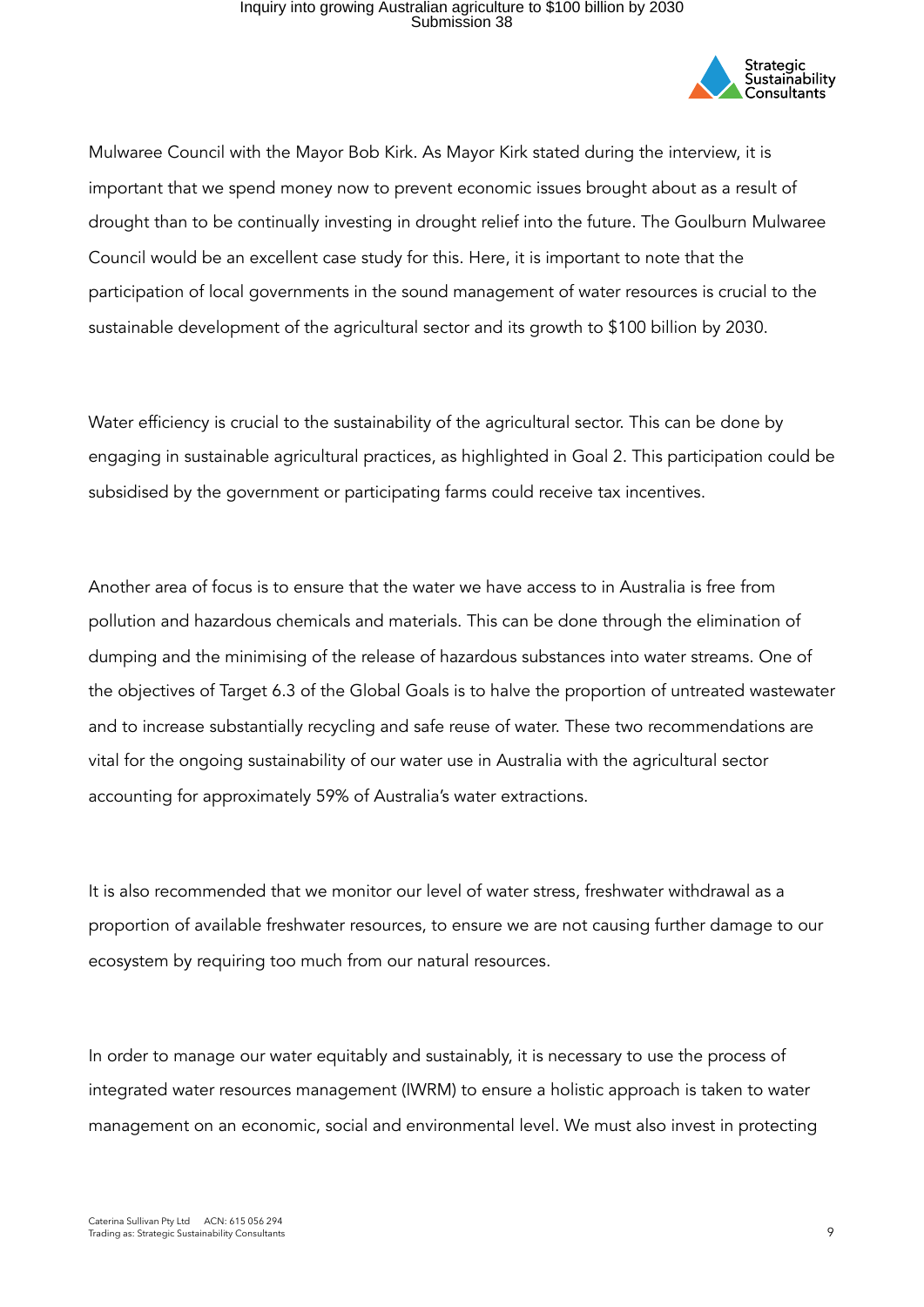

and resorting water-related ecosystems, including mountains, forests, wetlands, rivers, aquifers and lakes to ensure the sustainable supply of these natural sources of water into the future.

### Goal 7: Ensure access to affordable, reliable, sustainable and modern energy for all

Lower energy prices, more reliable energy and cleaner energy benefits the entire country, not just our farmers. Subsidies and tax incentives for farms using their own clean energy is important to encourage participation in sustainable agricultural practices. It is also important to encourage farmers to increase their energy efficiency. Not only will this be better for the future of our planet, it will lower costs for farmers, which will have a great economic benefit, particularly for farmers from SMEs.

As a country, we must be investing more in cleaner and sustainable energy, especially solar and wind energy, with a further interest in hydro and wave energy as a means to ensure our energy is not reliant on non-renewable resources which may no longer be available in a few decades' time.

In the regions, it is necessary that we have adequate infrastructure to ensure the sustainable and reliable supply of energy to the entire country, not just the urban areas of Australia. This development needs to ensure that areas of agricultural productivity are not left without electricity or not left to be reliant on generating their own electricity.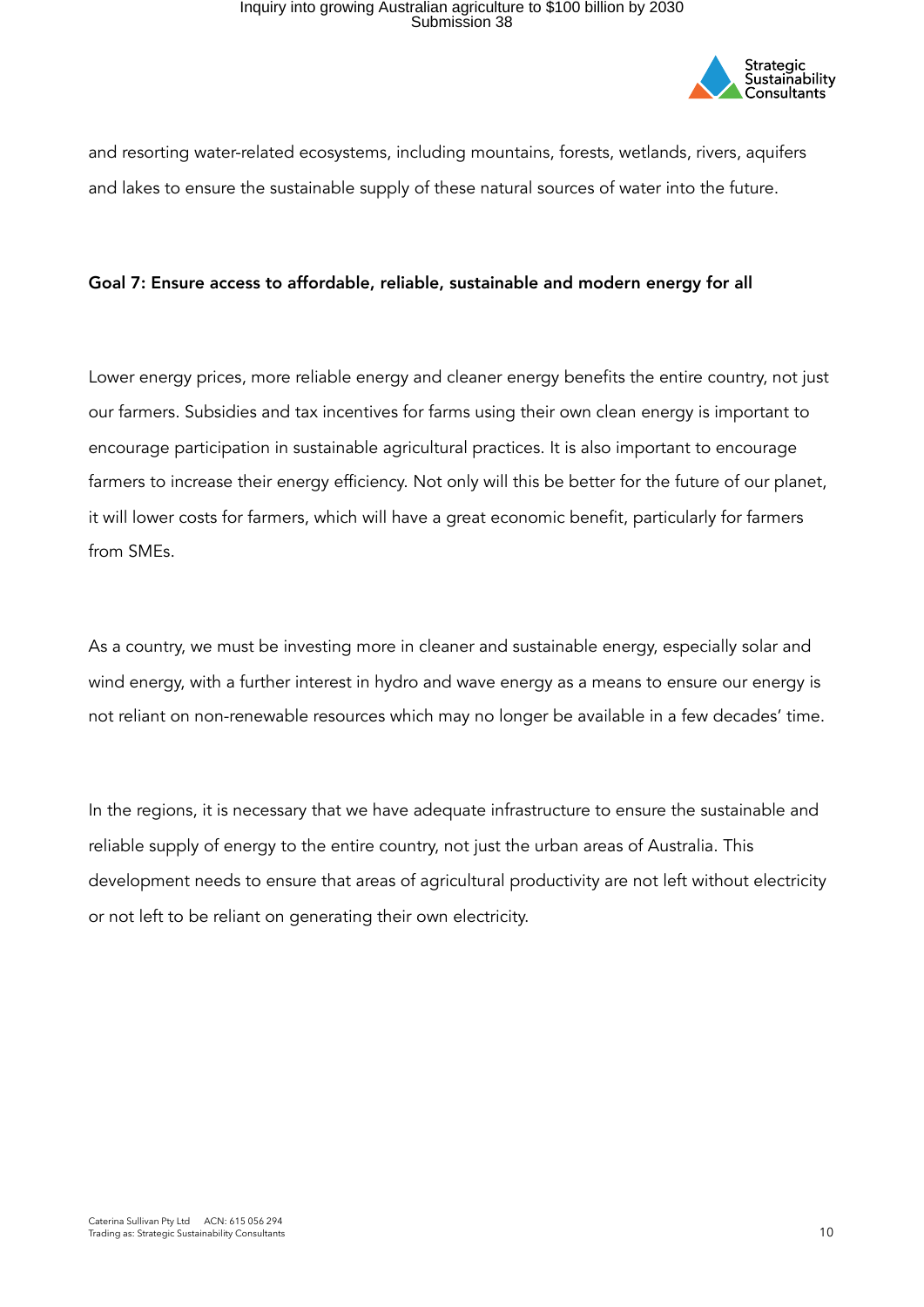

### Goal 8: Promote sustained, inclusive and sustainable economic growth, full and productive employment and decent work for all

Goal 8 has a heavy focus on economic growth which is the main focus of the \$100 billion goal for the primary production sector that is the focus of this inquiry. To do this, it is vital that we diversify our practices used in the agricultural sector, especially through technological upgrading and innovation as discussed in Goal 1 and Goal 5.

In order to create sustainable growth, we must ensure that we decouple economic growth from environmental degradation, especially in the agricultural sector. This can be done through the implementation of the 10 Year Framework of Programmes on Sustainable Consumption and Production Patterns and the implementation of sustainable agricultural practices.

We also must adhere to Target 8.7, which requires immediate and effective measures to be taken to eradicate forced labour and end modern slavery, an issue which is quite prevalent in the primary production sector, especially with employees on work holiday visas. Modern slavery also needs to be considered throughout a farm's supply chain, and rules and policies outlined in the Modern Slavery Act must be adhered to.

All workers must be protected through appropriate labour rights and the promotion of safe and secure working environments. Young people must also be a focus of employment in the agricultural industry to ensure the sustainability of the sector and the social sustainability of young people across Australia.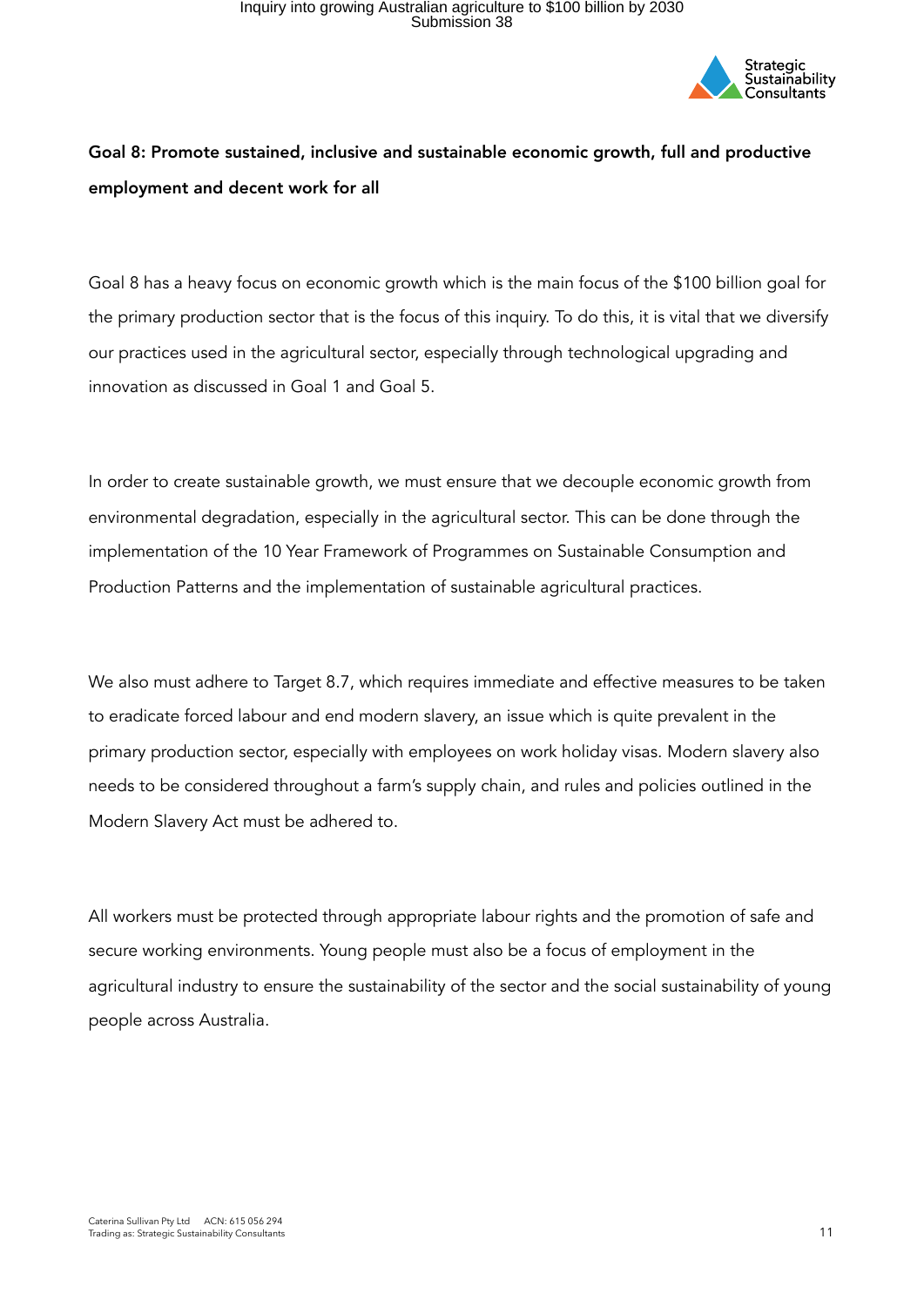

It is important that the local economies of these agricultural hubs are also developed both in terms of local culture and tourism. Further economic development in these areas will allow for greater investment back into the local community, which will further support farmers in the growth of the production of their businesses.

### Goal 9: Build resilient infrastructure, promote inclusive and sustainable industrialisation and foster innovation

As mentioned previously in this submission, infrastructure in the regions is crucial to support agricultural development. This includes roads, electricity, water, schools, hospitals and other social services buildings. Indicator 9.1.1 has a particular focus on ensuring a high proportion of the rural population lives within 2km of an all-season road.

Goal 9 also has a focus on innovation. It is important we are investing in agricultural research and technological development, both through human resources and the allocation of funding. The more sustainable agricultural practices we discover and are able to implement, the more we are able to grow the gross domestic product of our primary production sector.

### Goal 10: Reduce inequality within and among countries

As we continue through analysis of the goals, we see many of the recommendations for previous goals and targets become applicable to goals and targets further along in the 2030 Agenda.

By adopting social protection policies and increasing the access to affordable, equitable and inclusive education, health and social services as well as developing infrastructure in the regions, we will be empowering those who are living on the margins or are in the bottom 40% of the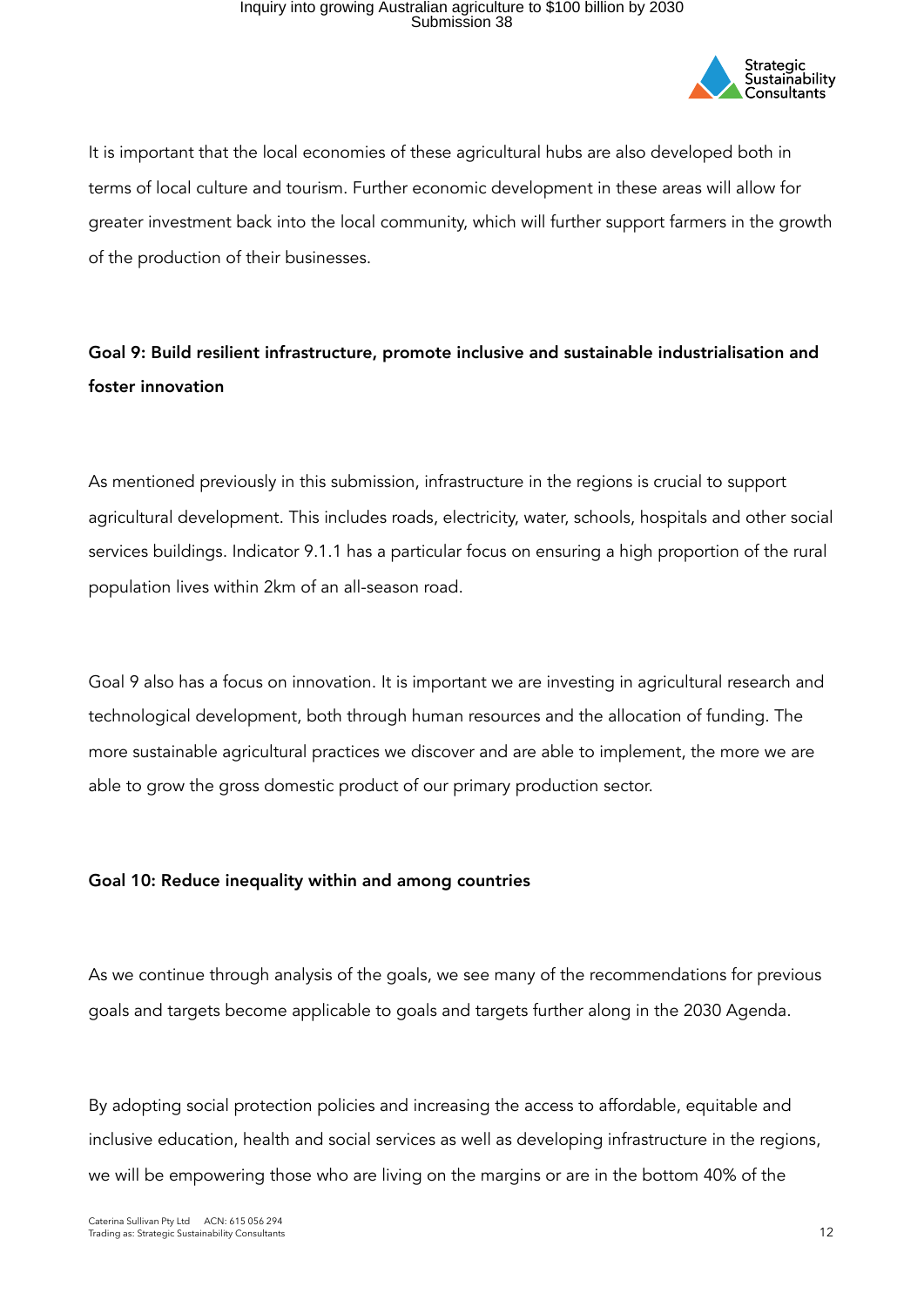

population in terms of income. Policies such as these will help our farmers to ensure they are able to grow their agricultural businesses in order to achieve collectively the target of \$100 billion across the nation by 2030.

In order to provide a sustainable economy in which we can achieve this target of ensuring income growth of the bottom 40% of the population, we must ensure economic stability in Australia, which will require continued work to ensure we keep interest rates low and stable and inflation rates low and stable.

#### Goal 11: Make cities and human settlements inclusive, safe, resilient and sustainable

In order to develop our regions sustainably to promote sustainable agricultural growth, it is necessary to ensure both urban and regional development support one another through positive economic, social and environmental links between urban, peri-urban and rural areas through a focus on strengthening national and regional development planning. This includes but is not limited to the implementation of national disaster risk reduction strategies as outlined in Goal 1 and ensuring the lowering of the per capita environmental impact of the cities. There needs to be a special focus on municipal and other waste management affecting air, soil and water quality.

When it comes to regional development, we need to invest in safe, affordable, accessible and sustainable transport systems for people living in the regions and provide adequate, safe and affordable housing.

Another recommendation when looking at the link between urban development and small-scale food productivity is the establishment of small-scale farms in urban areas, especially the establishment of co-farming spaces for small-scale food producers living in the city. These cofarming spaces would increase the value production of the agricultural sector without reliance on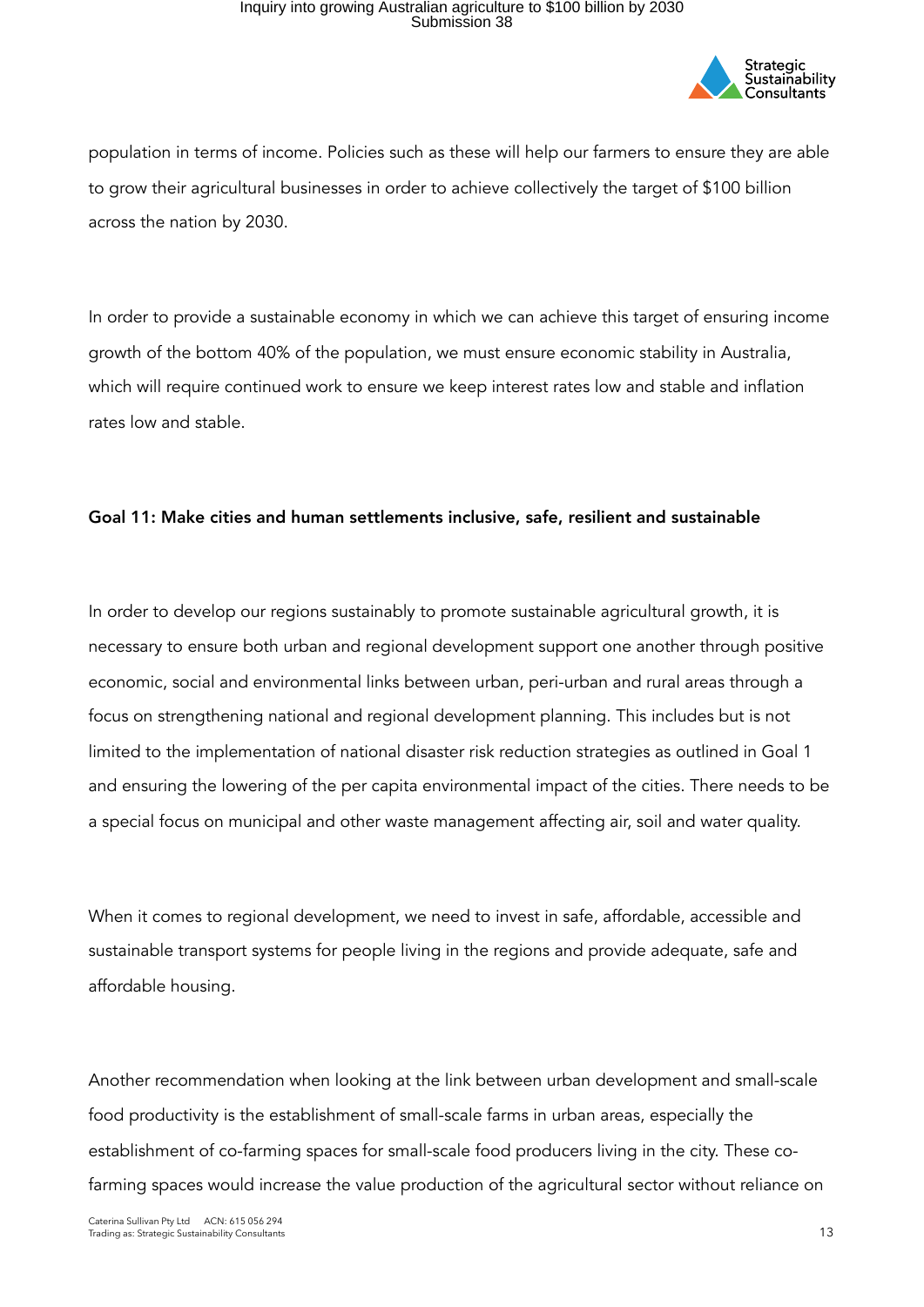

investment in the regions, creating a higher return on investment in terms of agricultural development when looking through the lens of urban, peri-urban and rural investment.

#### Goal 12: Ensure sustainable consumption and production patterns

As discussed in Goal 8, it is important to implement the 10 Year Framework of Programmes on Sustainable Consumption and Production Patterns in order to ensure sustainable growth in the agricultural sector. To ensure this framework of programmes is appropriate for Australia, we need to ensure we create sustainable consumption and production (SCP) action plans which are applicable to our nation's economic, social and environmental interests. Strengthening scientific and technological capacity should be a strong focus of this development.

A sustainable approach to agriculture also requires the sustainable management and efficient use of natural resources. This relates back to the recommendation outlined in Goal 2 to create a national framework and definition for sustainable agriculture. It also requires a commitment to Goal 6 and Goal 7 when it comes to water and electricity. We also must look at the sustainable mining of natural resources and how activities such as fracking disturb nearby agricultural hubs.

Target 12.3 requires that we halve per capita global food waste at the retail and consumer levels and reduce food losses along production and supply chains, including post-harvest losses. By removing aesthetic restrictions put in place by supermarkets on produce such as fruit and vegetables, farmers will be earning more for their goods while simultaneously minimising postharvest losses. Additionally, by minimising food wastage at the retail and household level, we will be able to increase agricultural exports to countries globally, which will then allow us to further develop our agricultural sector.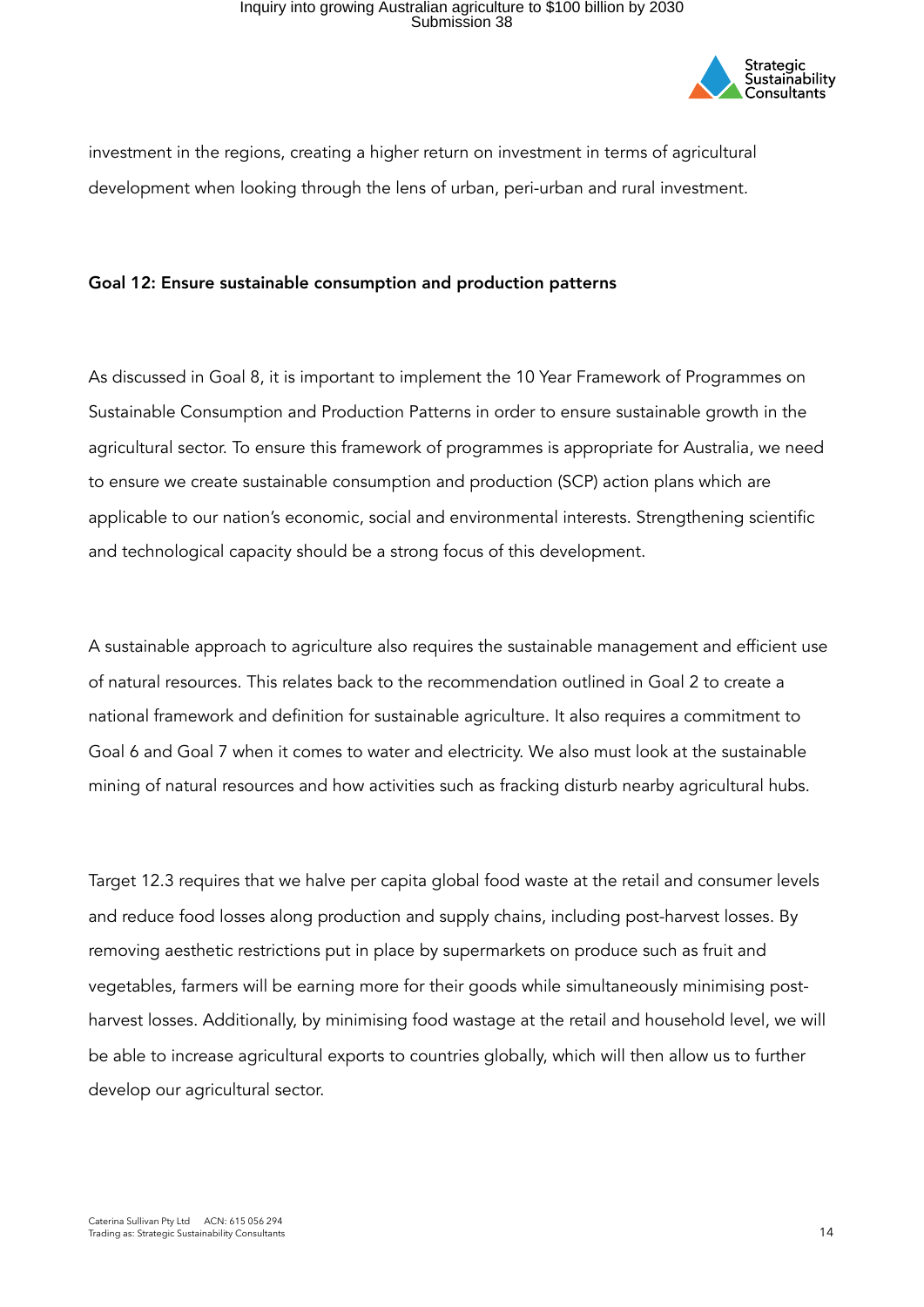

Goal 12 also looks at the sound management of chemicals and wastes throughout their life cycle so as not to cause environmental degradation to land used for agricultural purposes or natural ecosystems, including water-related ecosystems, which feed into land used for agricultural purposes. The minimisation of waste can also be achieved through sound prevention, reduction recycling and reuse policies across all sectors and households throughout the country.

It is also important to ensure corporates, especially publicly listed companies, engage in sustainability practices and encourage their supply chain to also engage in sustainability practices to ensure participation in such systems reaches the entire economy. This will mean farmers engaging in sustainability practices are prioritised in procurement, which feeds back into the greater sustainability of our economy, our society and our environment.

As discussed in Goal 4, it is also necessary to engage in citizenship education around sustainability to ensure all citizens across the country are involved in the economic, social and environmental development of our agricultural sector and to create greater pathways for citizen engagement in the achievement of the \$100 billion value of production target.

### Goal 13: Take urgent action to combat climate change and its impacts

*Acknowledging that the United Nations Framework Convention on Climate Change is the primary international, intergovernmental forum for negotiating the global response to climate change* 

As discussed in both Goal 1 and Goal 11, we must engage in risk reduction strategies and strengthen resilience and adaptive capacity to climate-related hazards and natural disasters in all countries at the federal, state, territory and local level. As part of this, climate change policies must be implemented in large corporate farms to ensure economic, social and environmental sustainable growth and development in Australia's agricultural sector.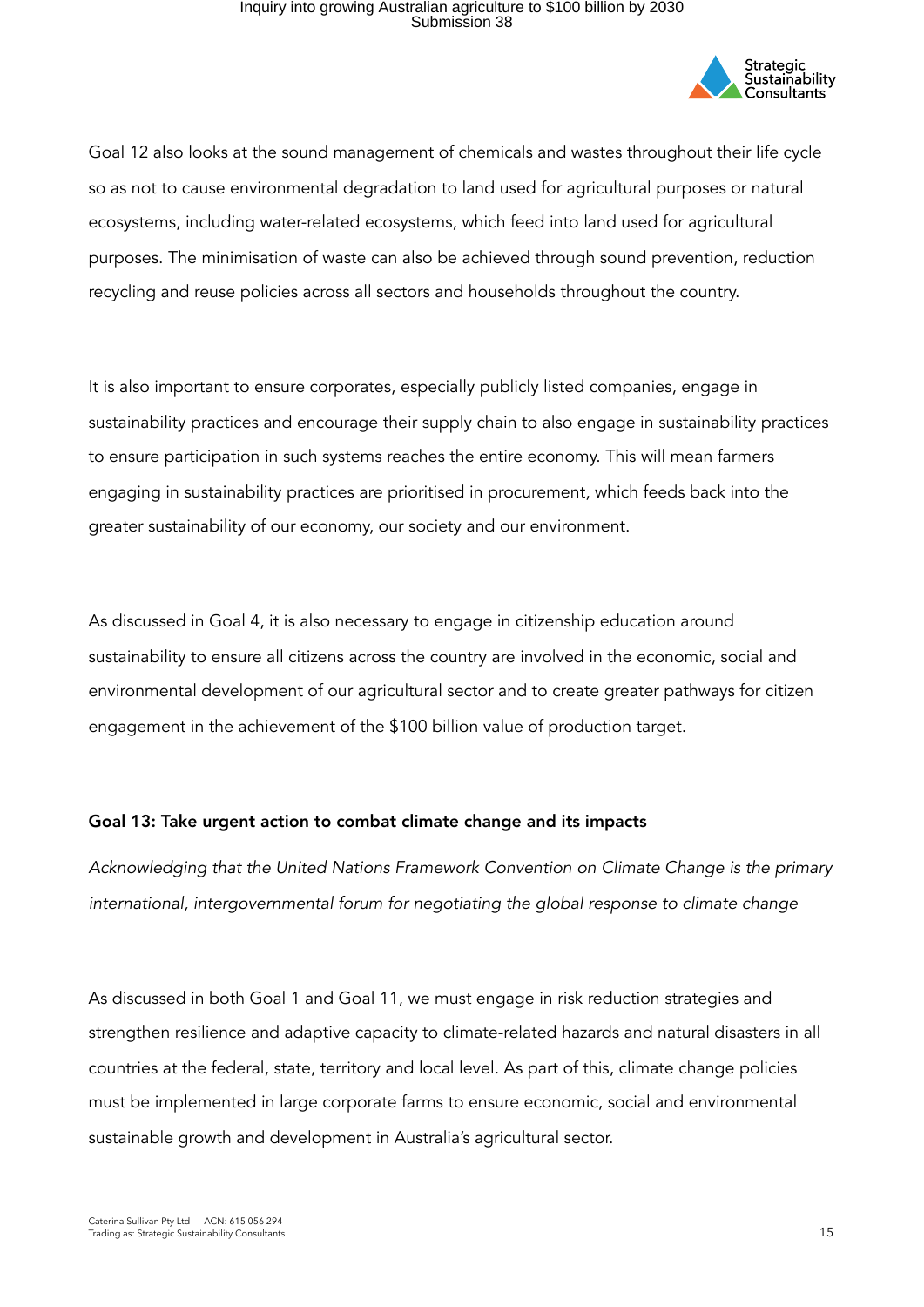

### Goal 14: Conserve and sustainably use the oceans, seas and marine resources for sustainable development

Aquaculture is an important part of agriculture in Australia and needs to be considered when discussing the growth of the primary production sector nationally. In order to grow the aquacultural sector in Australia, we must sustainably manage and protect marine and coastal ecosystems and minimise and address the impacts of ocean acidification. It is also necessary to effectively regulate harvesting and end overfishing, illegal, unreported and unregulated fishing and destructive fishing practices. This can be further enhanced by prohibiting certain forms of fisheries subsidies which contribute to overcapacity and overfishing, eliminateing subsidies that contribute to illegal, unreported and unregulated fishing and refraining from introducing new such subsidies.

To further develop the aquacultural sector, it is important that we prevent and significantly reduce marine pollution of all kinds. These environmental focuses will provide a chance for sustainable economic growth of the sector and assist in progressing towards the \$100 billion target. This will require research into marine biology as well as ensuring access for small-scale artisanal fishers to marine resources and markets.

Goal 15: Protect, restore and promote sustainable use of terrestrial ecosystems, sustainably manage forests, combat desertification, and halt and reverse land degradation and halt biodiversity loss

With the primary production sector accounting for 58% of Australia's land usage, it is vital that we ensure the conservation, restoration and sustainable use of terrestrial and inland freshwater ecosystems and their services. This includes a particular focus on forests, wetlands, mountains and drylands through implementation of sustainable management of all type of forests. A focus on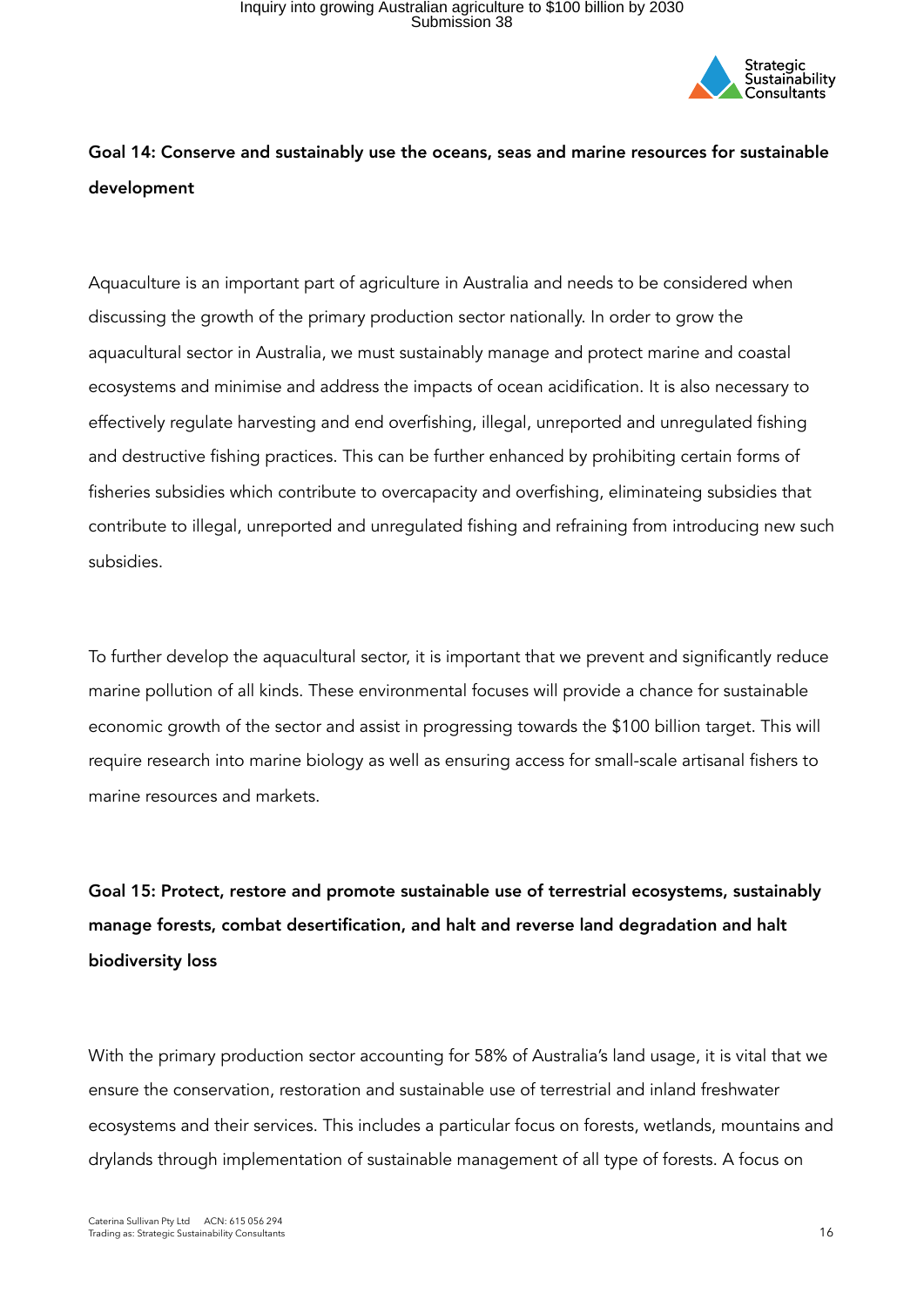

halting deforestation, restoring degraded forests and substantially increasing afforestation and reforestation globally is a key aspect of this.

We also must look at combatting desertification and restoring degraded land and soil. This includes land affected by desertification, drought and floods. It is also vital to take urgent and significant action to reduce the degradation of natural habitats, halt the loss of biodiversity and protect and prevent the extinction of threatened species. This can be done through the creation of microclimates on agricultural and other rural properties by planting trees around the exterior of the property. Not only does this encourage biodiversity but it also increases water-efficiency on the property, contributing to the aims of Goal 6 and reducing costs for farmers. When done on rural properties not used for agricultural purposes, it encourages biodiversity growth in the region and brings about water efficiency, freeing up water usage for agricultural purposes, which is crucial in times of drought. When assessing these policies, it is important to refer to the national targets established in accordance with Aichi Biodiversity Target 2 of the Strategic Plan for Biodiversity 2011 - 2020. This needs to be done at a federal, state, territory and local level.

Currently, Australia has excellent border security policies around bringing invasive and threatening species to the country which could impact agricultural productivity. These policies need to be maintained into the future and invasive species introduced already into Australia must be controlled or eradicated, as deemed most suitable.

Goal 16: Promote peaceful and inclusive societies for sustainable development, provide access to justice for all and build effective, accountable and inclusive institutions at all levels

Goal 16 requires open, transparent and accountable decision-making in all institutions at all levels, free from corruption and bribery. This includes all industry bodies associated with agriculture as corruption and bribery are big impediments to economic development of the industry.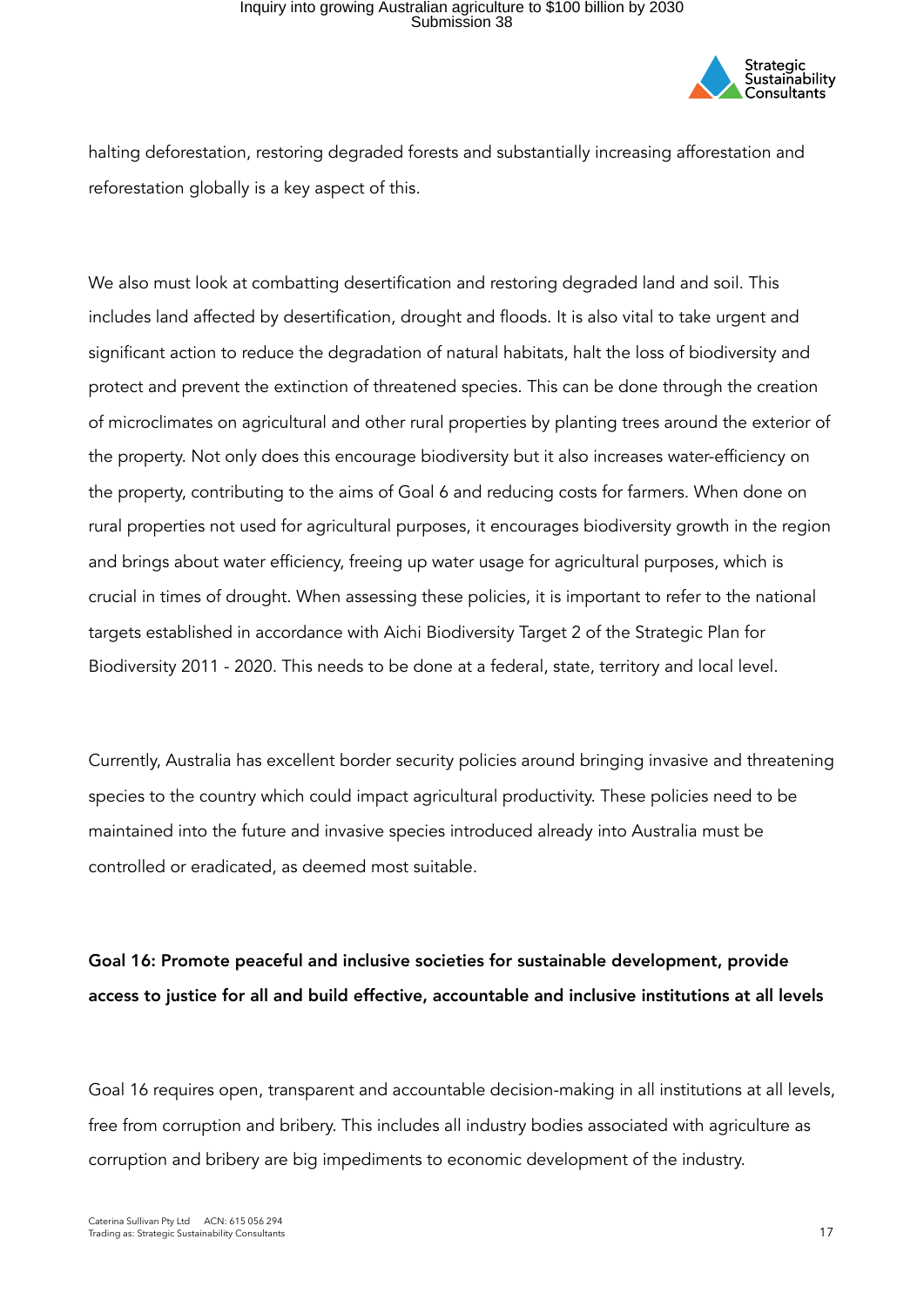

### Goal 17: Strengthen the means of implementation and revitalise the global partnership for sustainable development

In order to grow the agricultural industry to \$100 billion by 2030, it is essential that public-private and international partnerships are formed, developed and fostered over the coming 10 years. This includes science and technology cooperation agreements and programmes, the development, transfer, dissemination and diffusion of environmentally sound technologies and the operationalisation of the technology bank and science, technology and innovation capacitybuilding mechanisms.

In order to ensure the maximisation of productivity from exports, it is necessary to promote a universal, rules-based, open, non-discriminatory and equitable multilateral trading system under the World Trade Organization. In order to ensure economic sustainability of Australia's agricultural exports, we need to work collaboratively with countries around the world to ensure global macroeconomic stability through policy coordination and policy coherence. This includes policy coherence for sustainable development in relation to social and environmental sustainability as well as economic sustainability.

In order to monitor our progress towards a sustainable and thriving agricultural sector, we must ensure we have relevant and appropriate data collection measures in place to monitor achievement and ensure we are focusing on the areas of weakness to achieve the \$100 billion target over the next ten years.

The achievement of the Global Goals in relation to agriculture requires a collaborative approach between government and private enterprises.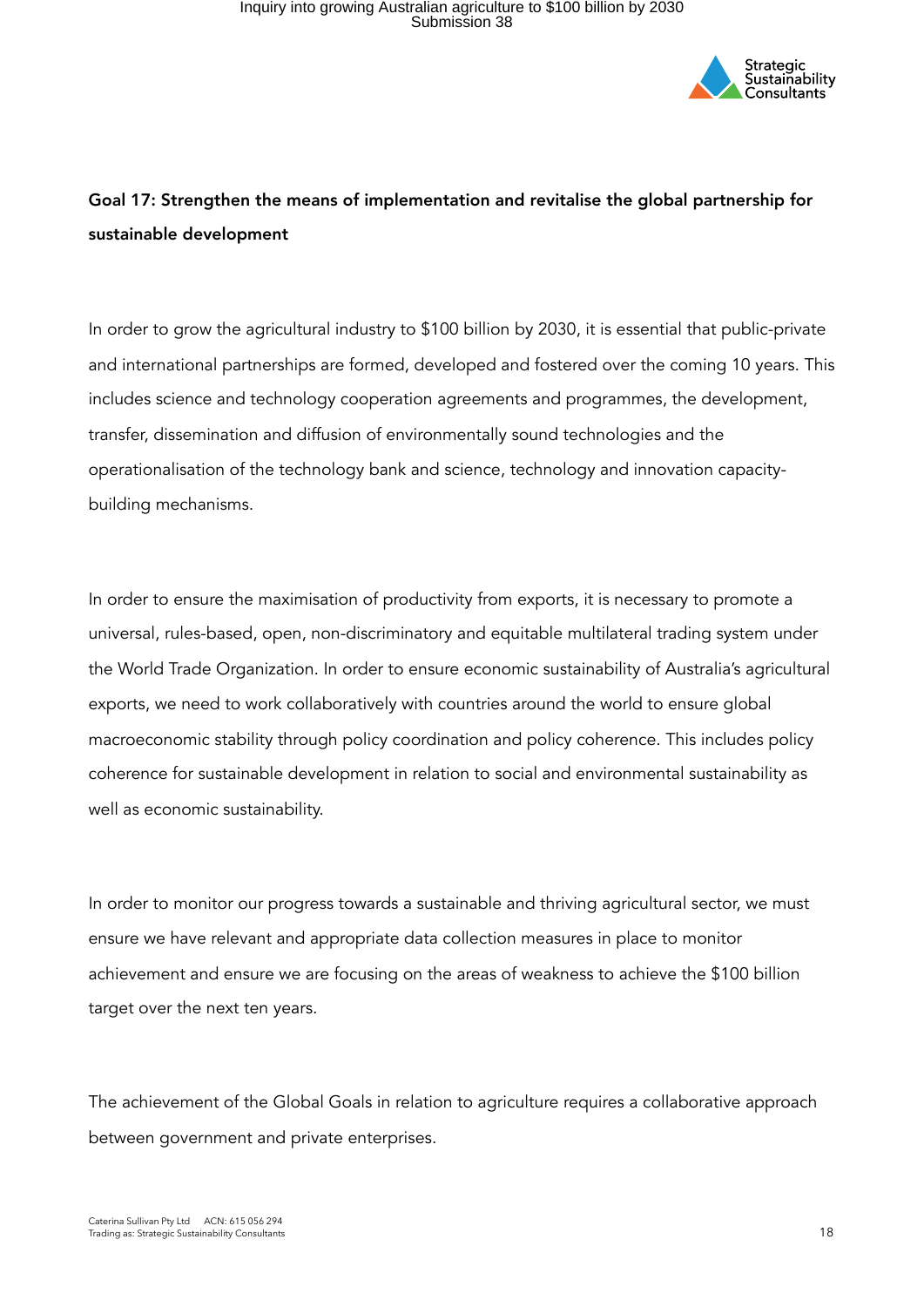

### Recommendations:

- Align the \$100 billion commitment to the United Nations 17 Global Goals for Sustainable Development and their associated 169 targets
- Ensure farmers are not living in relative poverty
- Ensure access to economic resources, basic services, natural resources, appropriate new technology and financial services
- Implement sound social protection systems for farmers and those living in remote and regional communities
- Implement policies to mitigate such climate-related extreme events
- Strengthen disaster risk reduction policies
- Increase Australian agricultural exports to least developed countries
- Double agricultural productivity and incomes of small-scale food producers
- Ensure sustainable food production systems and implement resilient agricultural practices
- Create a concise definition of sustainable agriculture
- Establish an achievable Australia-wide rating system for farms, which is aligned to the 17 Global Goals for Sustainable Development
- Investigate what subsidies or tax incentives the government could provide to all agricultural businesses for participation in sustainable agricultural practices
- Maintain the genetic diversity of seeds, cultivated plants and farmed and domesticated animals and their related wild species.
- Lower or eliminate the number of animals at the 'at risk' or 'unknown risk' level of extinction classification
- Ensure the proper functioning of food commodity markets and their derivatives
- Limit extreme food price volatility through the facilitation of timely access to market information, including on food reserves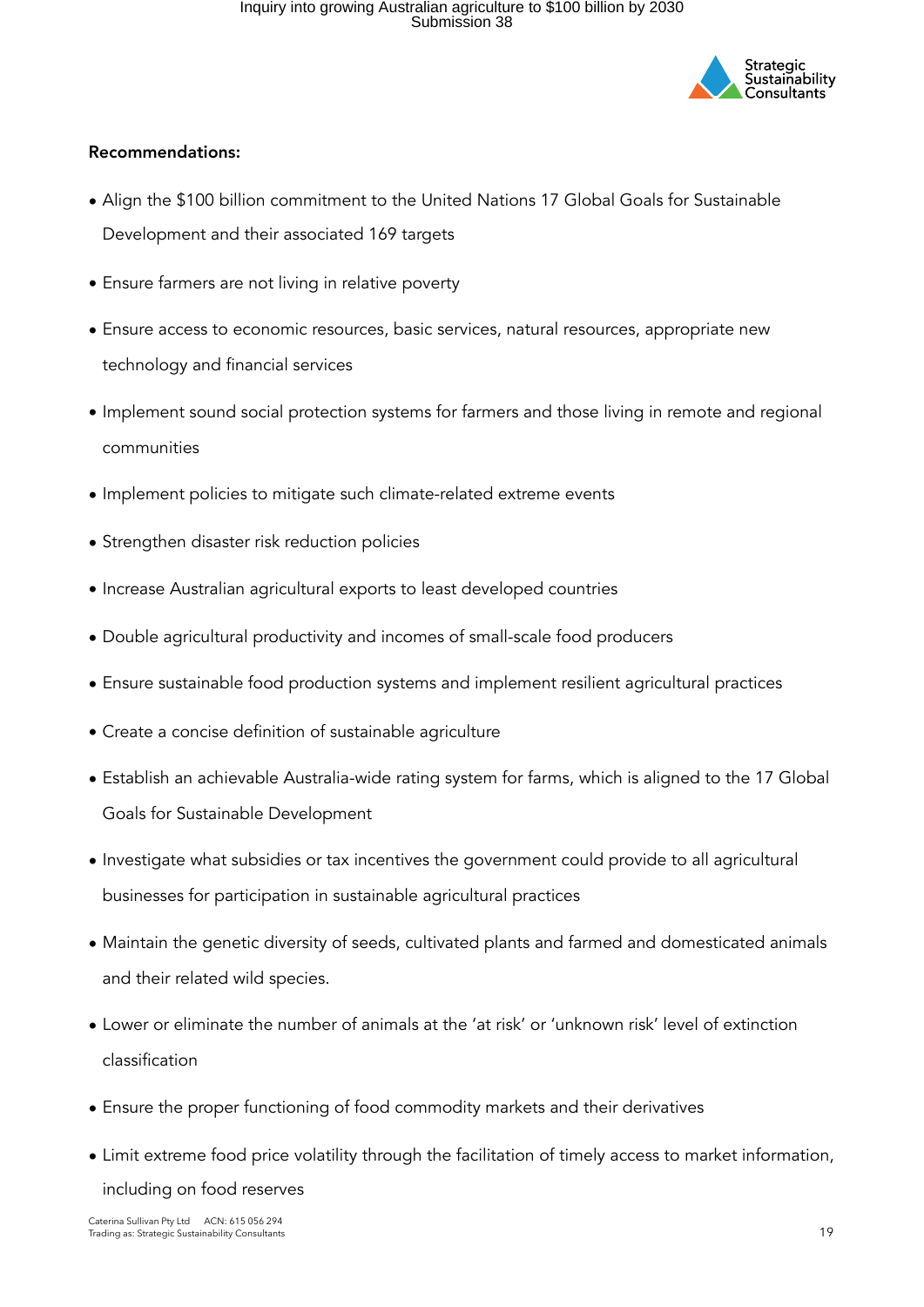

- Implement the Doha Development Agenda
- Ensure the physical and mental health and well-being of our farmers
- Ensure the teaching of agriculture and sustainable agriculture in primary and secondary educational institutions
- Create a thriving vocational training curriculum for sustainable agriculture with a holistic approach to sustainability
- Expand all types of educational institutions in regional and remote Australia
- Empower female farmers through ensuring access to economic and social services as well as land ownership and natural resources
- Value domestic work of farmers' wives and female partners
- Invest in water management and drought preparedness to minimise the need for drought relief into the future
- Ensure water is free from pollution and hazardous chemicals and materials
- Eliminate dumping and the minimising of the release of hazardous substances into water streams
- Halve the proportion of untreated wastewater and substantially increasing recycling and safe reuse of water
- Monitor our level of water stress, freshwater withdrawal as a proportion of available freshwater resources
- Implement integrated water resources management (IWRM) processes
- Invest in protecting and resorting water-related ecosystems
- Encourage farmers to increase their energy efficiency
- Invest more in cleaner and sustainable energy
- Build adequate infrastructure to ensure the sustainable and reliable supply of energy to the entire country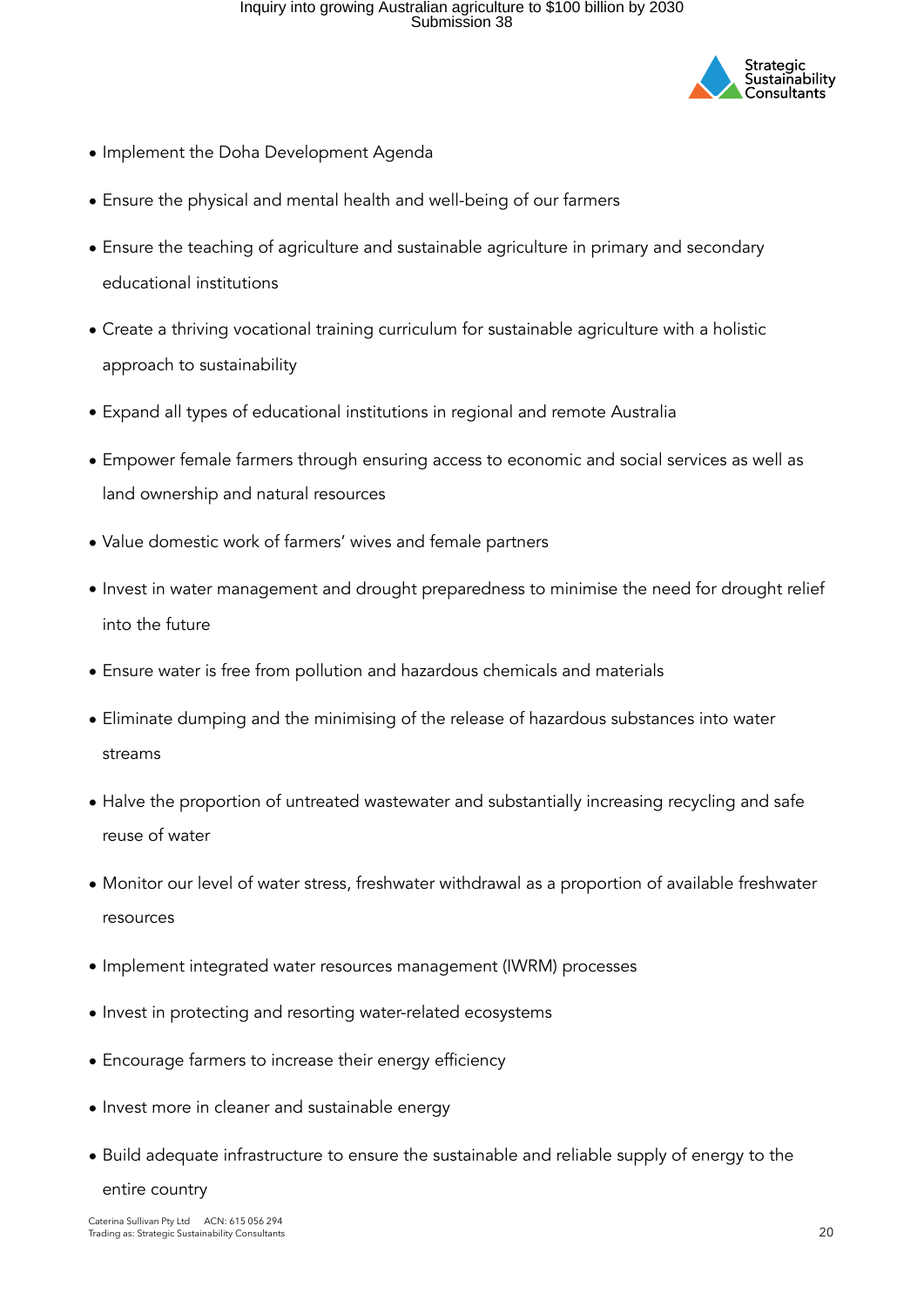

- Diversify our practices used in the agricultural sector
- Ensure that we decouple economic growth from environmental degradation
- Implement the 10 Year Framework of Programmes on Sustainable Consumption and Production Patterns
- Take immediate and effective measures to eradicate forced labour and end modern slavery
- Protect workers through appropriate labour rights and the promotion of safe and secure working environments
- Ensure young people are a focus on employment in the agricultural industry
- Develop the local economies of agricultural hubs in terms of local culture and tourism
- Develop road, electricity, water, education health and other social services infrastructure in the regions
- Ensure a high proportion of the rural population lives within 2km of an all-season road
- Investing in agricultural research and technological development
- Ensure economic stability by keeping interest rates low and stable and inflation rates low and stable
- Ensure both urban and regional development support one another through positive economic, social and environmental links between urban, peri-urban and rural areas
- Lower the per capita environmental impact of the cities
- Invest in safe, affordable, accessible and sustainable transport systems for people living in the regions
- Provide adequate, safe and affordable housing for people living in the regions
- Establish small-scale farms in urban areas, especially the co-farming spaces for small-scale food producers living in the city
- Create sustainable consumption and production (SCP) action plans which are applicable to our nation's economic, social and environmental interests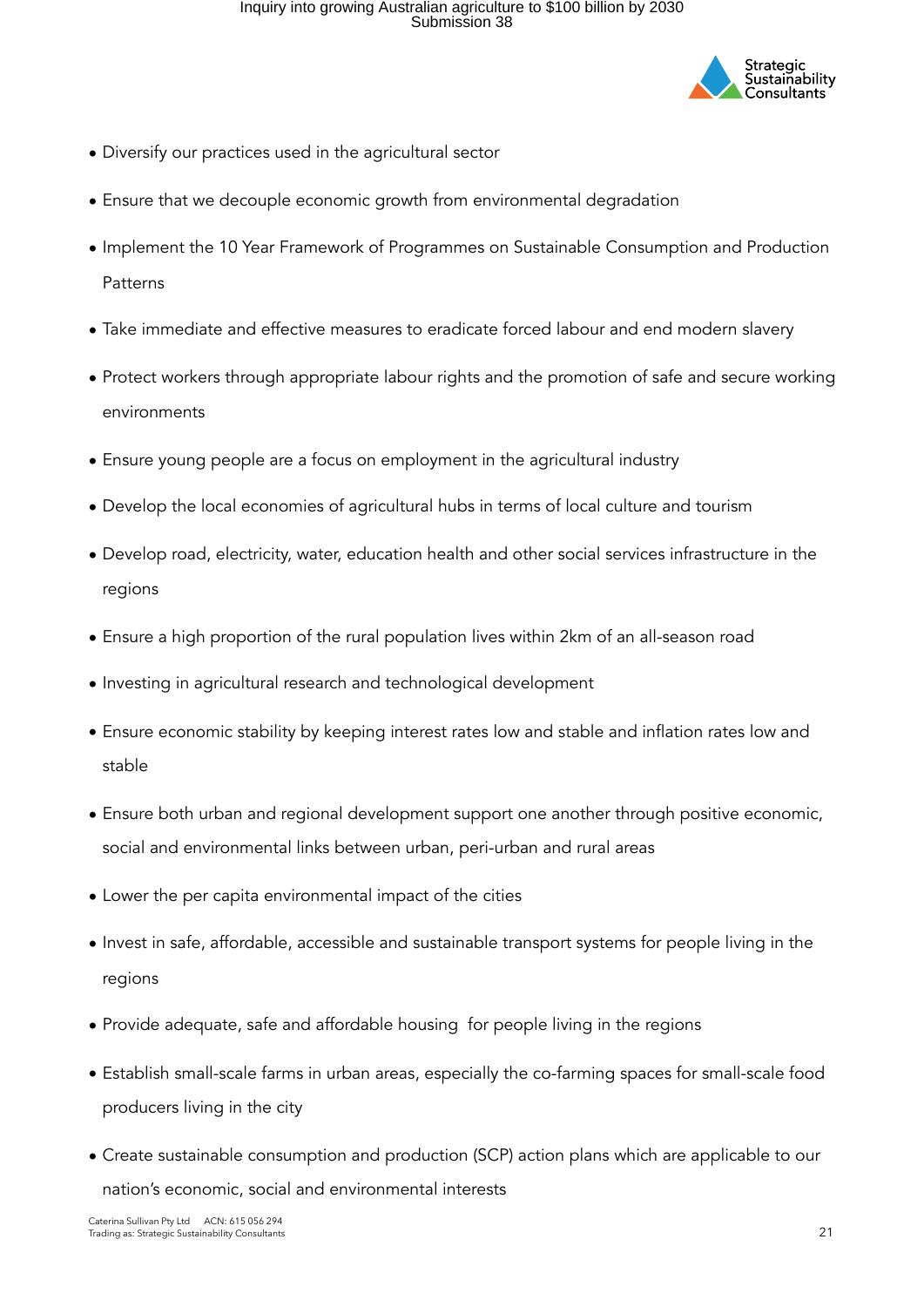

- Strengthen scientific and technological capacity
- Ensure the sustainable management and efficient use of natural resources
- Ensure the sustainable mining of natural resources
- Refrain from activities such as fracking which disturb nearby agricultural hubs
- Halve per capita global food waste at the retail and consumer levels and reduce food losses along production and supply chains, including post-harvest losses
- Remove aesthetic restrictions put in place by supermarkets on produce such as fruit and vegetables
- Ensure the sound management of chemicals and wastes throughout their life cycle
- Create sound prevention, reducing recycling and reuse policies across all sectors and households
- Ensure corporates, especially publicly listed companies, engage in sustainability practices and encourage their supply chain to also engage in sustainability practices
- Implement climate change policies in large corporate farms
- Sustainably manage and protect marine and coastal ecosystems
- Minimise and address the impacts of ocean acidification
- Effectively regulate harvesting and end overfishing, illegal, unreported and unregulated fishing and destructive fishing practices
- Prohibit certain forms of fisheries subsidies which contribute to overcapacity and overfishing, eliminate subsidies that contribute to illegal, unreported and unregulated fishing and refrain from introducing new such subsidies
- Prevent and significantly reduce marine pollution of all kinds
- Further develop research into marine biology
- Ensure access for small-scale artisanal fishers to marine resources and markets